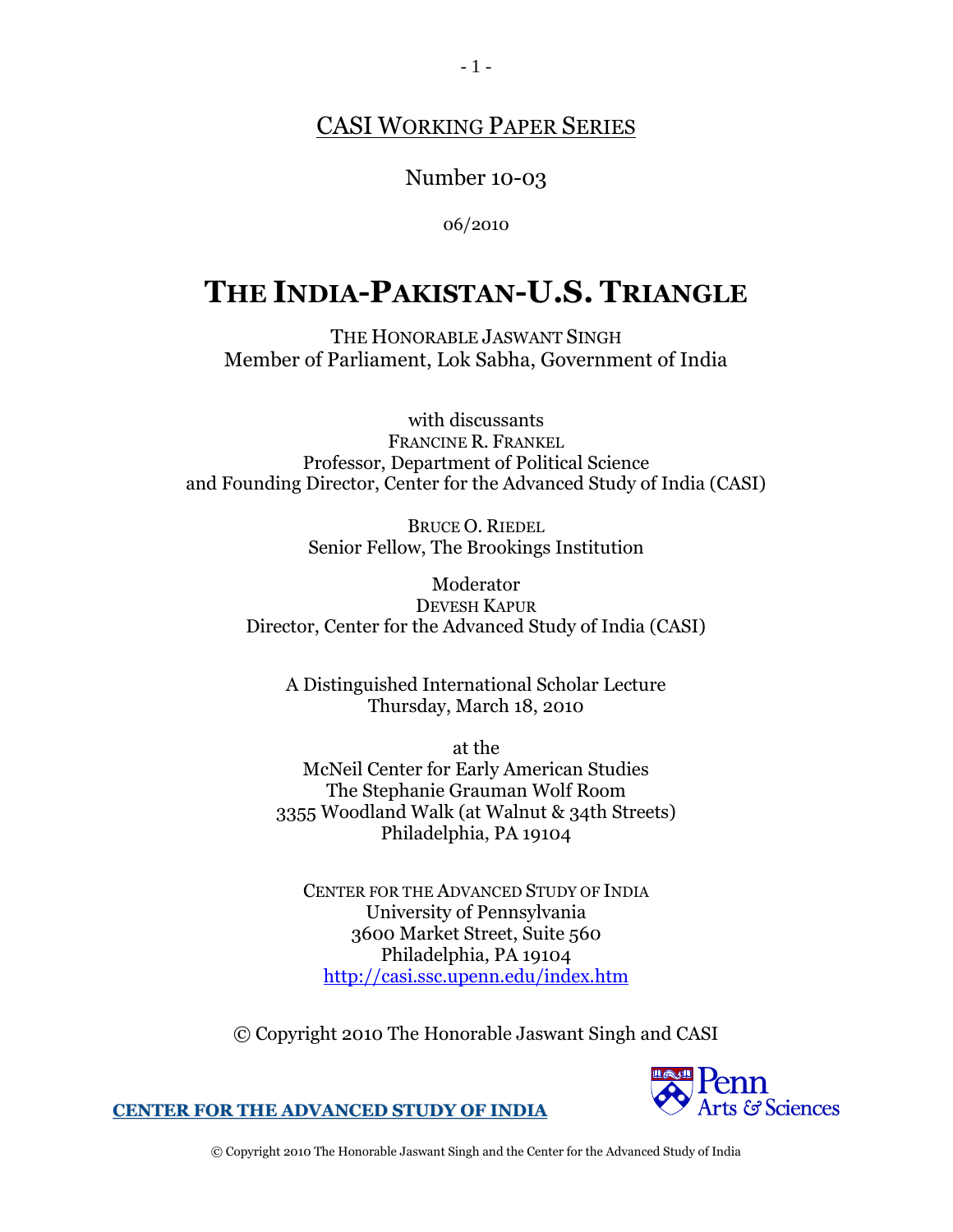## *March 18, 2010*

**DEVESH KAPUR:** Good evening. I'm Devesh Kapur, the Director of CASI, and I'd like to welcome you all to this evening. It's a great privilege to welcome Mr. Jaswant Singh, who all of you are very well aware of. I just learned that Mr. Jaswant Singh is now serving his eighth term in the Indian Parliament; I think there are just about a couple of people now in the Indian Parliament who have been serving for a longer term. He's had an incredibly distinguished career. He joined the Indian Army at the age of nineteen and served in two wars. Amongst other things, he's had the rare privilege of serving as India's foreign minister, its finance minister, and also its defense minister. While he has been in Parliament, serving the Indian government, he has also – and this is sort of embarrassing for me as an academic – he has written eighteen books on the way, in English, in Hindi, and in Rajasthani dialect. And while doing all of these things, he's also managed to be president of the Indian Polo Association, which I particularly like. This evening, he will be sharing his thoughts on this conundrum of South Asia and the India-Pakistan-U.S. triangle.

We are also very privileged to have two commentators who have deep experience in this area: Francine Frankel, who many of you know, is a professor at the University of Pennsylvania and she was the founding director of CASI and also the UPenn Center in New Delhi. She is the author or editor of eight books, and her current book manuscript is particularly germane to our discussions, which is, she has been working on a book called *Foreign Policy Making in India and the United States During the Nehru Years*. Our second discussant is Bruce Riedel, who is a Senior Fellow at The Brookings Institution. He retired in 2006 after thirty years service in the CIA. He was a senior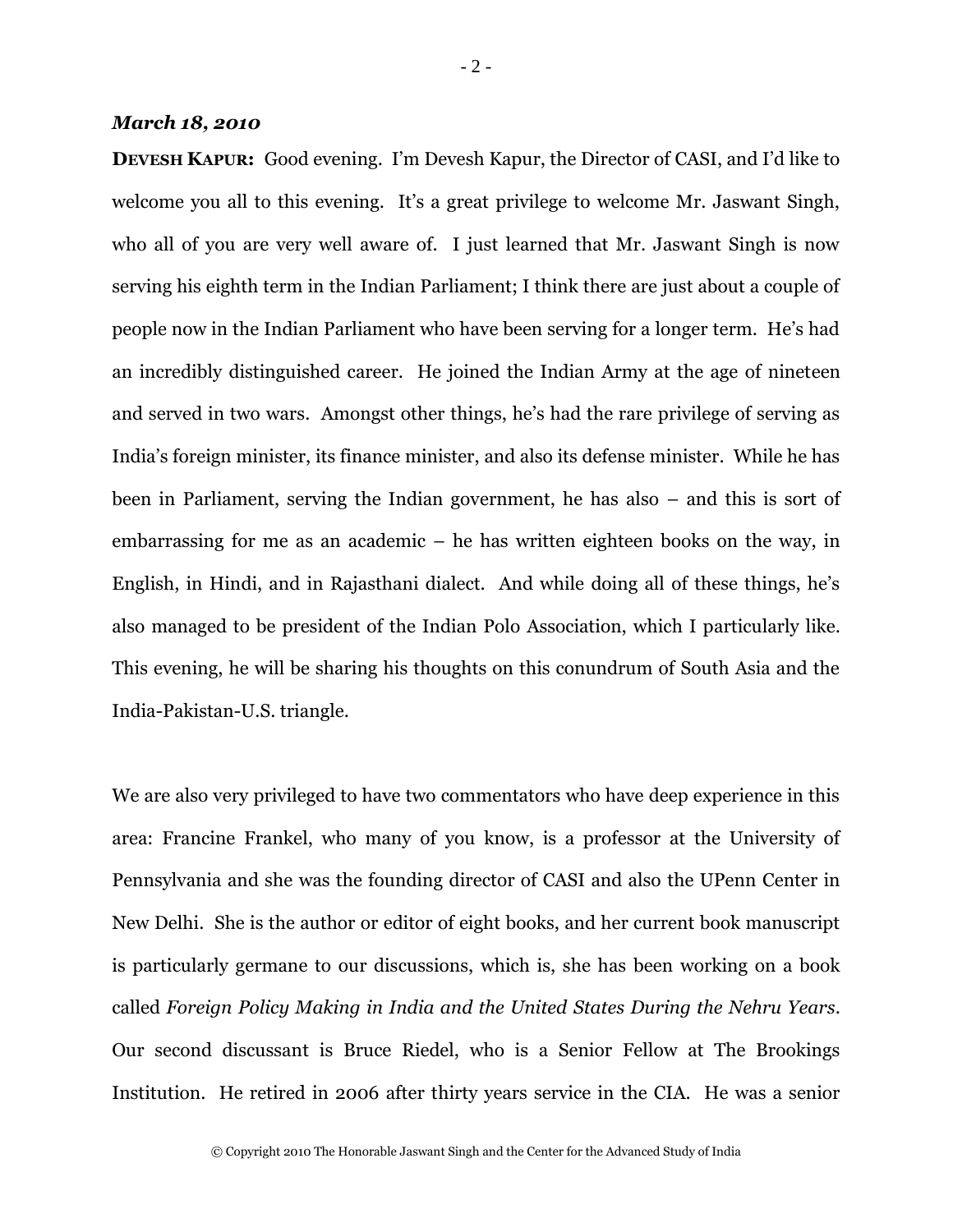advisor to the last four Presidents of the U.S. on South Asia and the Middle East. Most recently, he was asked by President Barack Obama to chair a review of U.S. policy towards Afghanistan and Pakistan. So, I welcome you all.

**THE HONORABLE JASWANT SINGH:** Thank you Devesh, my distinguished fellow discussants, ladies and gentlemen. I am somewhat intimidated by the introduction that Devesh has provided to you. At times it is difficult for me to recognize myself. You discussed, Devesh, of the conundrum…which is the conundrum? The first one we are going to start with becomes…though the subject for this evening, spelled out, speaks only of the United States, India, and Pakistan, in reality, unless the we simultaneously address the challenge of Afghanistan, we cannot, even satisfactorily, address what Devesh, quite rightly, in that sense, called the conundrum.

I will try to do justice to a complex subject, which is one of the most challenging issues that confronts the world today, in a time frame of about twenty minutes, so that thereafter there are two other very experienced and learned discussants who will throw light on the subject, and we must have adequate time for questions and answers so that the whole discussion becomes interactive.

So, what we are discussing this evening, as well as we can in the time, is really not a triangle relationship between the three countries, and it's also not a rectangle (because there is the People's Republic of China), it is a kind of quandary that we actually examine it in the situation.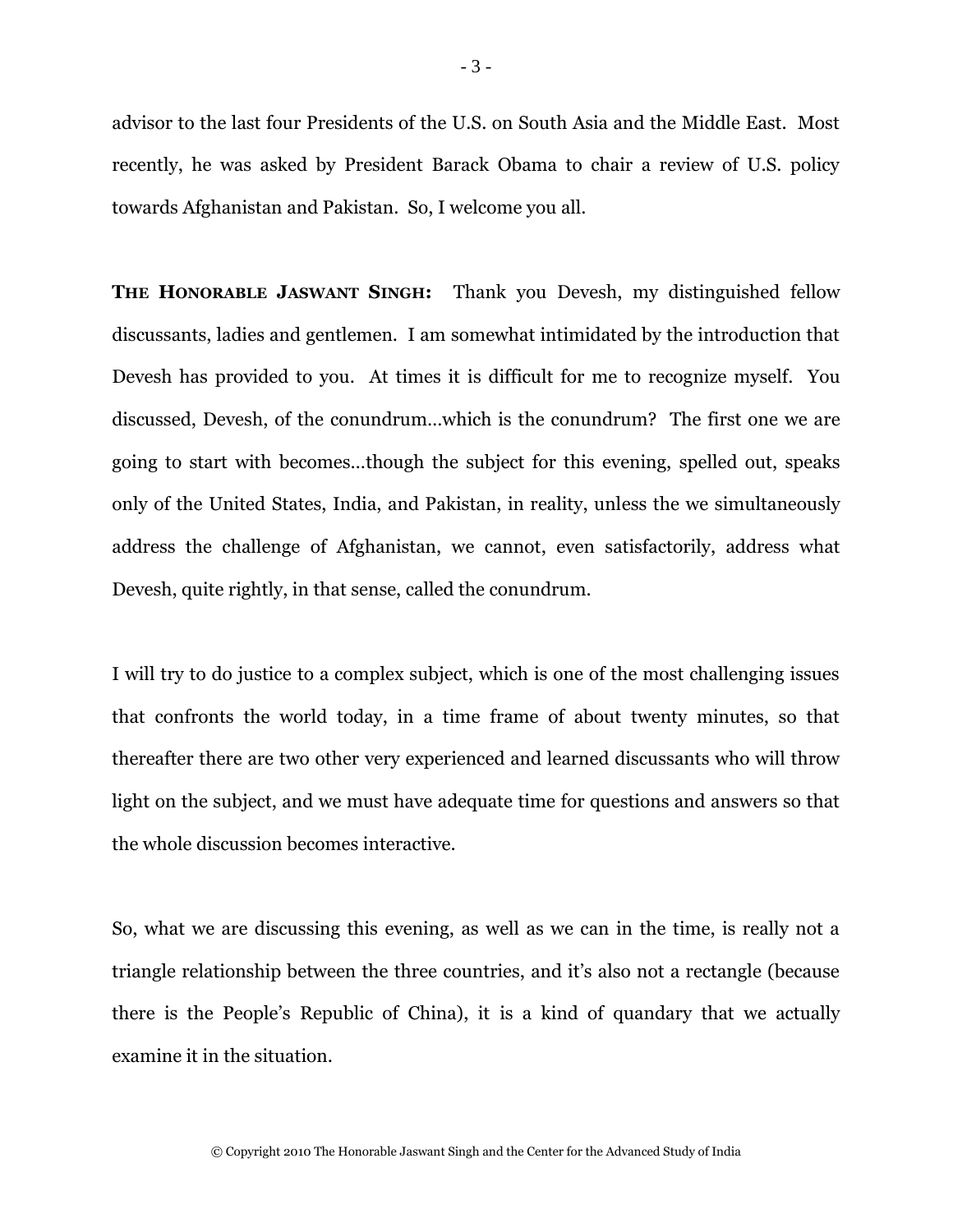I would like to share – this afternoon I was with Devesh and I was reflecting in my mind as to where to start – I want to share a date with you ladies and gentlemen, the date is 1492, and it's in that year that Christopher Columbus landed in the United States of America. I quite often wonder if he hadn't landed, if Christopher Columbus had actually not arrived in America, where would America be now? Also, because Columbus landed here in 1492, you have a variety of Indians who are born in the American continent – you have Canadian Indians, you have American Indians, and Mexican Indians, and Peruvian Indians, all of them are Indians – and then you have *Indian* Indians. So when we reflect on the question of India, this is one date that quite often comes to mind, and the other is when the United States talks of democracy and introducing or promoting democracy, what comes to mind is December 16, 1773. I see a lot of perplexed faces. December 16, 1773 is the Boston Tea Party. Now, the Boston Tea Party has a history, as to why was tea, in any case, brought to Boston that December. Because the East India Company had gone bankrupt – East India Company was a British company – and because they had gone bankrupt, the British Parliament enacted a law that tea would be imported free of duty, and then brought to the United States of America. So, in a sense, what Philadelphia has – you have Independence Hall, you have the Liberty Bell, you have the Constitution Center – somewhere there is a linkage with India, which goes back to Christopher Columbus, all these events, even to the introduction of the freedom movement, vote against the British, and democracy. That is the essence and reality, ladies and gentlemen, of the fundamentals of an Indo-U.S. linkage. I had the distinction, the great privilege, of serving Prime Minister Vajpayee in some capacities, and there is a memorable phrase he had used, during one of his visits here, when he termed India and the United States of America as natural allies. It is true, this is not a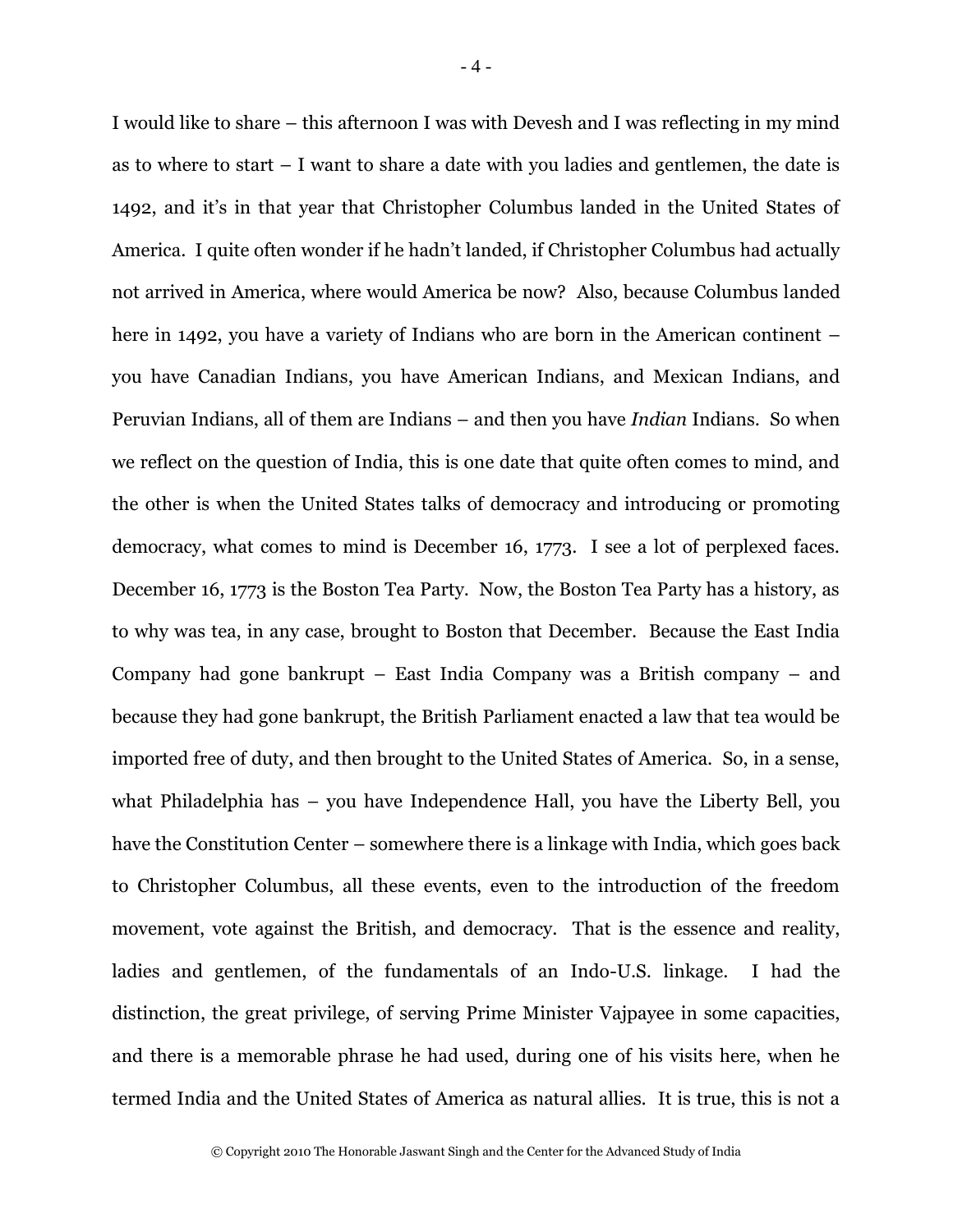hyperbolic phrase; it is not an exaggeration. India and the United States of America – of course we are divided by language, you speak American and we speak English, but between those two there are great similarities. We are able to laugh at the same jokes, we are persuaded by the same concerns, and we have commitments that don't have to be explained to each other. And I think, in that sense, for me to spend more time on Indo-U.S. relations would in fact be superfluous. I was very struck because on one occasion – Bruce can update me on the statistics of it – it was President Clinton, if I'm not mistaken, who shared that there were about eighty-three nationalities in the United States of America, and of those eighty-three nationalities, the annual census of how each of the nationalities is performing, and he said that during the last five years they have found that students from India have scored at the highest level, socially they are the most integrated, and a fraction of Indian citizens who are now not just residents but citizens of this great country, they are owning as much as six to eight percent of U.S. wealth. And what is remarkable is that so many of those American Indians – or should they be Indian-Americans? – so many of them are actually now willing and ready to go back to India. This kind of reverse flow of talent from the United States of America back to India is really another aspect of Indo-U.S. relations, which I found most interesting.

I don't want to go into the phases of Indo-U.S. relations, because the substance has been a natural alliance. And there have been phases in the relationship between India and the United States of America. In the early phases, when the Cold War had descended and frozen the globe into two blocks – those phases of Christian minorities and Dalits – that period of contention, even then, the aspect of natural allies, to my mind, always remained. And then we had a phase, post-'98, when we recognized – both India and the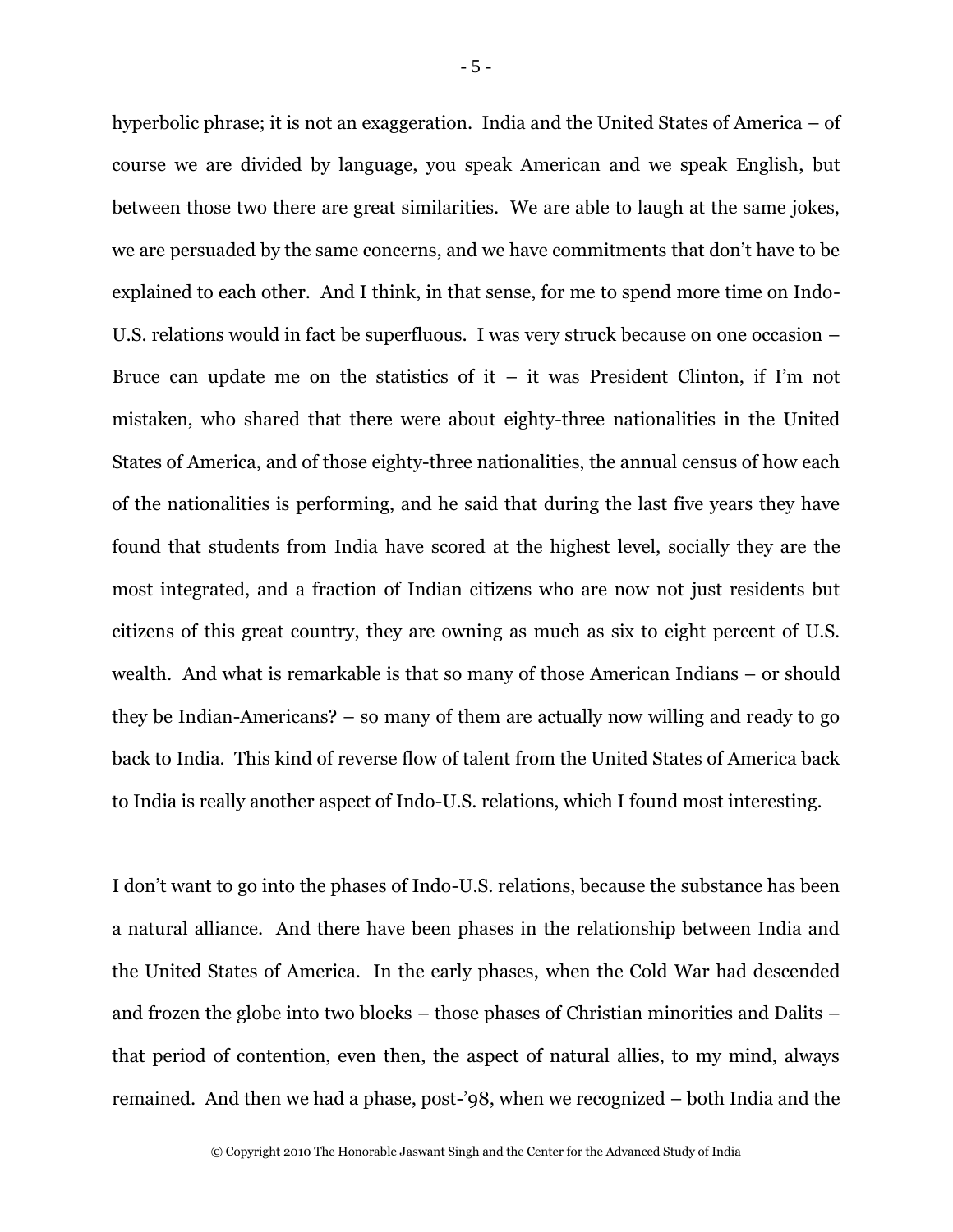United States of America recognized – that it was very necessary for the two countries to begin to live and work together. And that is the other part of the Indo-U.S. relations. And there is a degree of confusion here, a degree of confusion because U.S. acquaintance with India is a post-1947 phenomenon, not a pre-1947 phenomenon. Pre-1947, before the independence or partition of India, the United States of America had virtually delegated its relationship with the Indian subcontinent to the imperial British, and it's only post-1947 that the United States began to assert its own concerns in the subcontinent. There occurs the first divide, which will lead me on to Pakistan and Afghanistan. And that divide is a divide that was not really appreciated, understood, or even examined by the British who were withdrawing, by the United States of America who was already a dominant power then, because the U.S. became the global power, militarily and also industrially, effectively from the First World War onward. Post-1947, no assessment was carried out, either by the Freedom Movement or those that led the Freedom Movement. The departing British did have an assessment, and there is really quite a telling appreciation of the withdrawal of Britain from the Indian subcontinent, which is what South Asia was then called, and there was a commission by the British government to carry out that appreciation, and, ladies and gentlemen, even at the cost of being charged with promoting my own book, this appreciation is part of the work on Jinnah which, I hope, will shortly be on sale. But this appreciation for the first time speaks of the importance of the western frontiers of India and the eastern frontiers of India. But there was another consequence of the Cold War, and the consequence was the freezing of the globe in two blocks, and the partition of India, which Gandhi used to call the vivisection, that partition of India put Pakistan into one section of the globe – one part of the globe – and India in the other, with the result that the relationships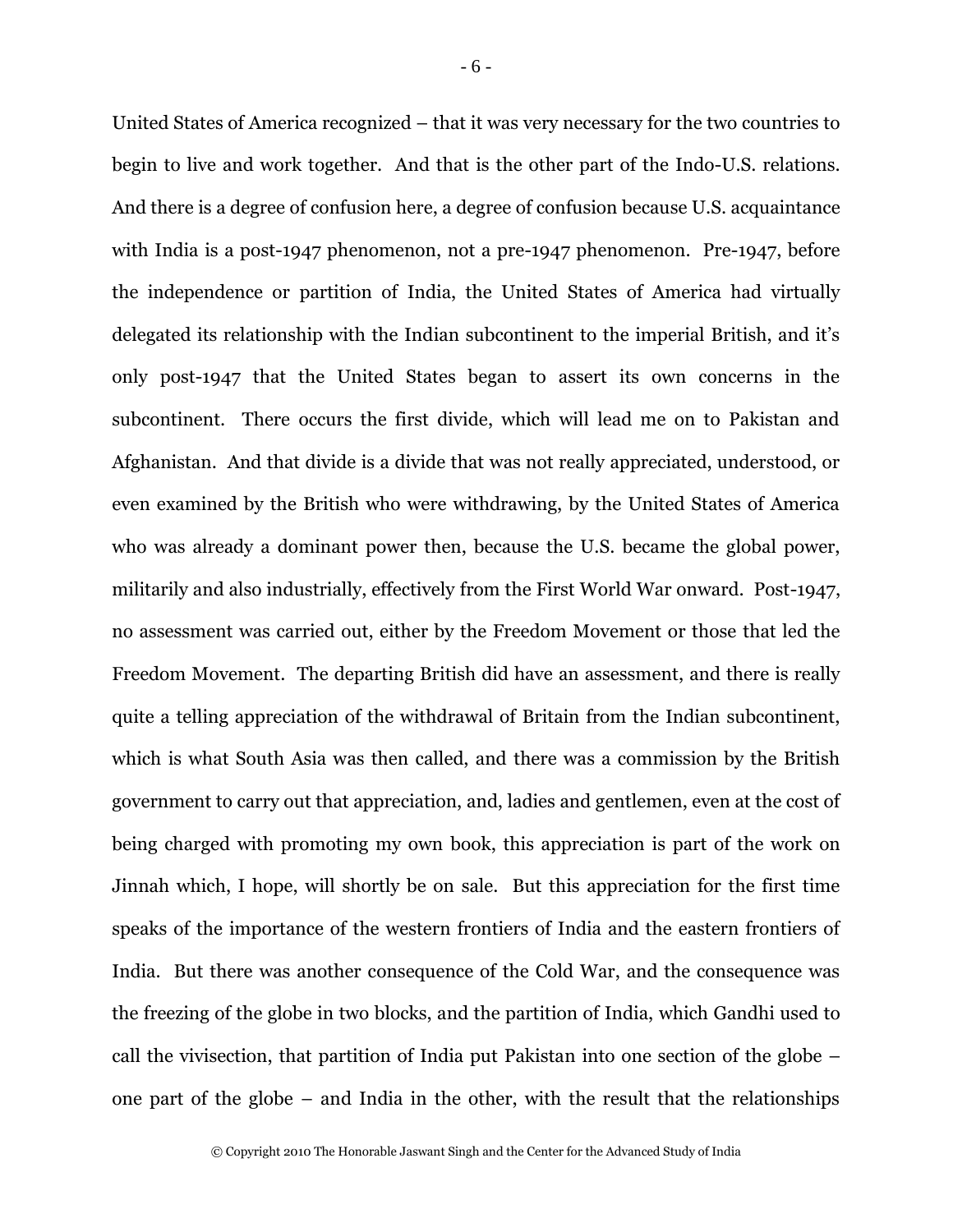between these two countries are frozen into animosities. It is another sad aspect of the unintended consequences of history that that part of the partition was not appreciated and not taken into account.

On Pakistan, as I said, Pakistan and India are born of the same womb, but it was not a natural birth, it was a Caesarean section. It was a Caesarean section that was actually done by the departing British. One of the myths is that it was a peaceful transfer of power, which it was not. It was one of the most violent transfers that the world had witnessed. There is no real authority that can inform us as to how many died. Estimates vary between thirteen to fifteen million people died, and many more millions were uprooted. It was without a doubt the most traumatic event of the twentieth century for the subcontinent. It is astonishing for me, when I reflect on the fact – please correct me, distinguished professors, as to the details – that every year there are about fifteen to twenty books written on the American Civil War. And it's one of those strange conundrums, Devesh, that the Partition of India, after the early outpouring of pain and poetry, there is very little. It's also a curious aspect that this most traumatic event, which influences the entire situation in South Asia today, continues to be a subject of non-inquiry. I don't want to speak of my book here, but I was struck by the fact – and I hate to say this in first person, ladies and gentlemen, but I don't know how else to say it – I am the only Member of Parliament of India in the last fifty-eight years that has written a book on Jinnah. Why? And not a single member from Pakistan National Assembly who has written about Jinnah. And I quite often reflect on this, and I'll share with you what I think. Because this great tragedy of partition and great deaths that took place, the British did not leave because it was an act of great altruism or statesmanship,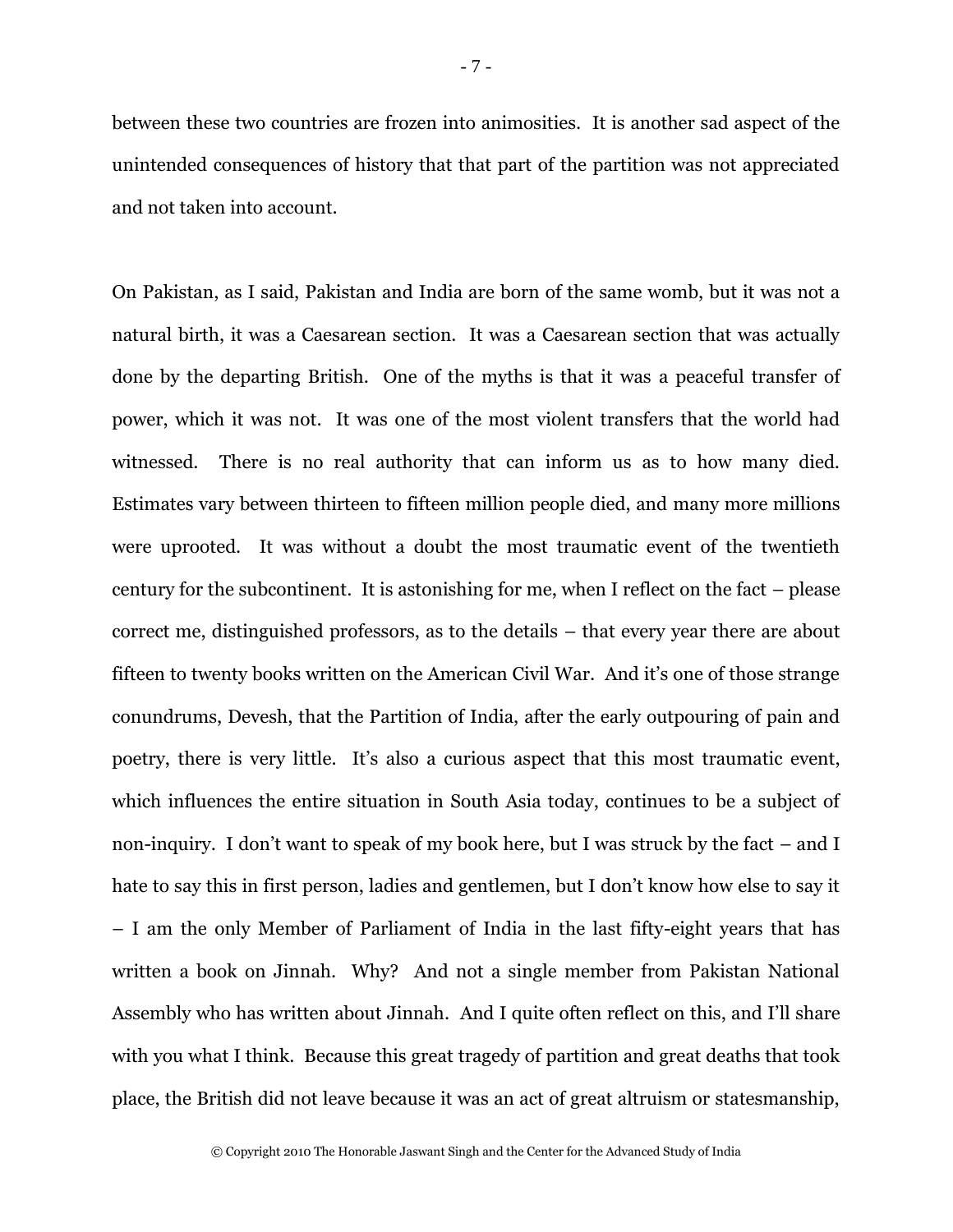the British left the subcontinent because they were tired, they were finished; it was an exhausted Great Britain that had lost its manpower, that had lost its money, that had lost its will. There is a very moving letter that Field Marshall **[inaudible]** wrote to His Majesty, the King summing up what he described as the reason why Great Britain must leave, and he says that the only reason we could govern India was moral authority, now we no longer have that moral authority, and there is a wonderful untranslatable Urdu word for it – I don't know if it is Urdu or Farsi in origin – the word is "ekbar." I have to say this in vernacular and try and translate it after that. In 1857 it used to be said, **[Urdu quotation]** it used to be said that the East India Company has lost its moral authority. If a government loses its moral authority – any kind of government: monarchical, dictatorial, electoral – it is finished. And the British Government had lost its "ekbar" in 1947; they had to leave.

Of that great event, and the birth of Pakistan, there are two or three conclusions that I come to, which I leave only as conclusions before I go to Afghanistan, very briefly. And that is what, Devesh, the conundrum lies, quite often, in politics and international relations, as in personal life, paradoxes resolve the conundrums. One of the paradoxes; that a country founded for Islam, in the name of Islam, to define Islam as the greatest challenge and problem. Pakistan is challenged by Islam, and, I tell you, my friends from Pakistan reflect on this, because unless you reflect on the original mistake – the original mistake was Muhammad Ali Jinnah, who put across the thesis that Muslims are a separate nation, which is an absurdity. They are not a separate nation; they are part of the Indian nation. And I wholeheartedly believed – and I'm not the original thinker of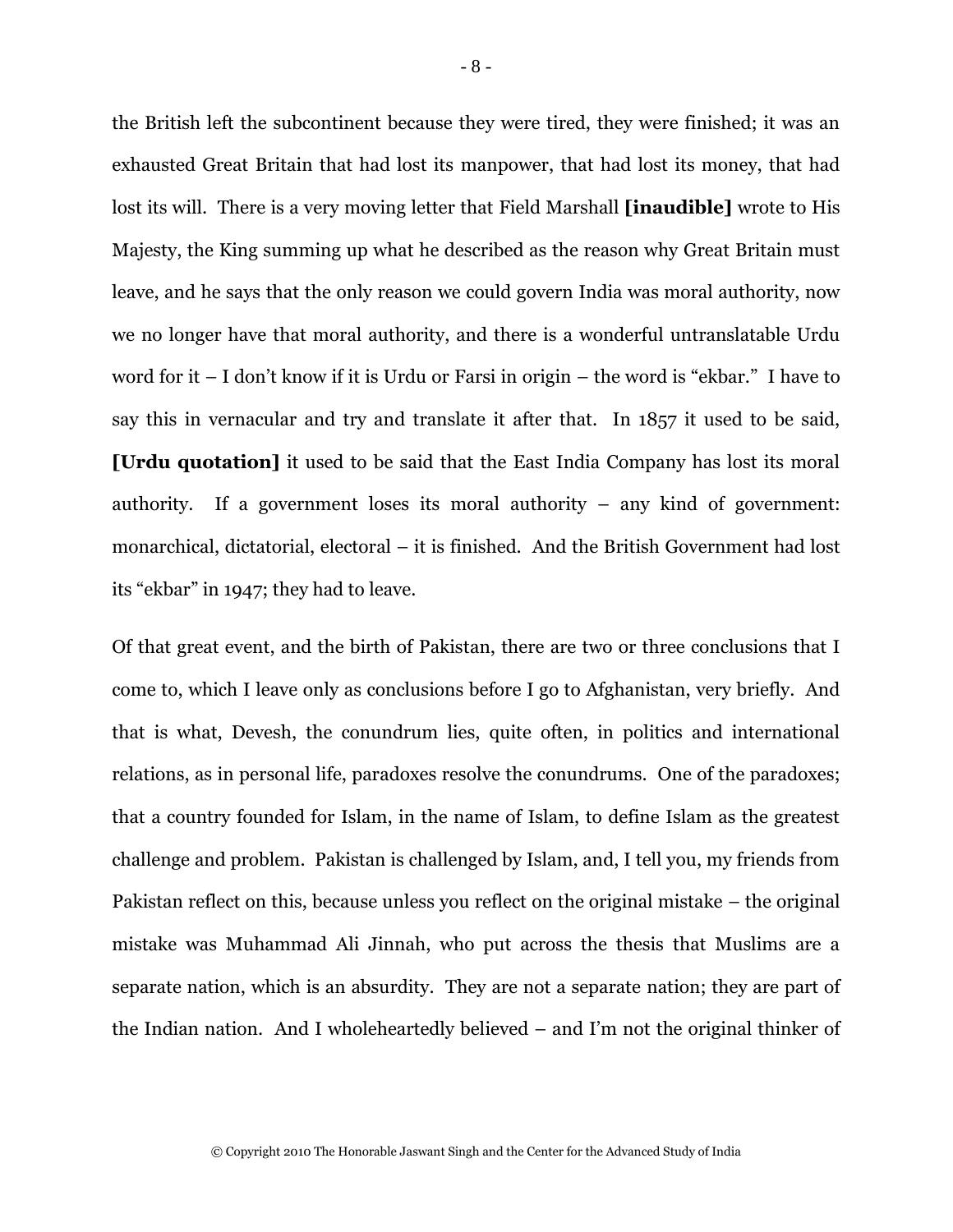that – I believe that the true renaissance of Islam is possible only in India (but that's a separate thesis).

So, one problem, and I'll just define it now, is that Islam has today become the problem of Pakistan. How much more ironic can you get? I used to speak, I lived, and I had responsibility, that Pakistan had become the crucible of terrorism. It's much more than a crucible of terrorism because it has now become the center of gravity of global uncertainty. If you reflect, ladies and gentlemen, on how the center of gravity of global challenges moved from the West to the East post World War II, you'll find that the first movement was to what we call the Gulf area, Palestine and Israel, which remains but is not so much; it has moved further West. Close to the collapse of the Soviet Union there was an apprehension that the center of gravity of instability would go into central Asia, Islamic republics; it didn't. It is the misfortune of the Indian subcontinent – South Asian subcontinent – that that center of gravity of instability is today focused on Pakistan and Afghanistan.

The third point that I wish to leave here – and here, again, it's an ironic thing – Pakistan was founded, and the earlier appreciation by the British and everybody was that Pakistan would be the protector of Western national interests, from the beginning. Hence, from about the middle of the fifties you find that Pakistan begins…I won't go into the history of the evolution of all those things, but Pakistan continued to be the protector and guardian of Western national interests because that was where the Western national interests of the frontiers lay. It is ironic that a very distinguished diplomat of the United States of America, a former secretary of state with whom I had the great pleasure of working, she called Pakistan an international migraine. That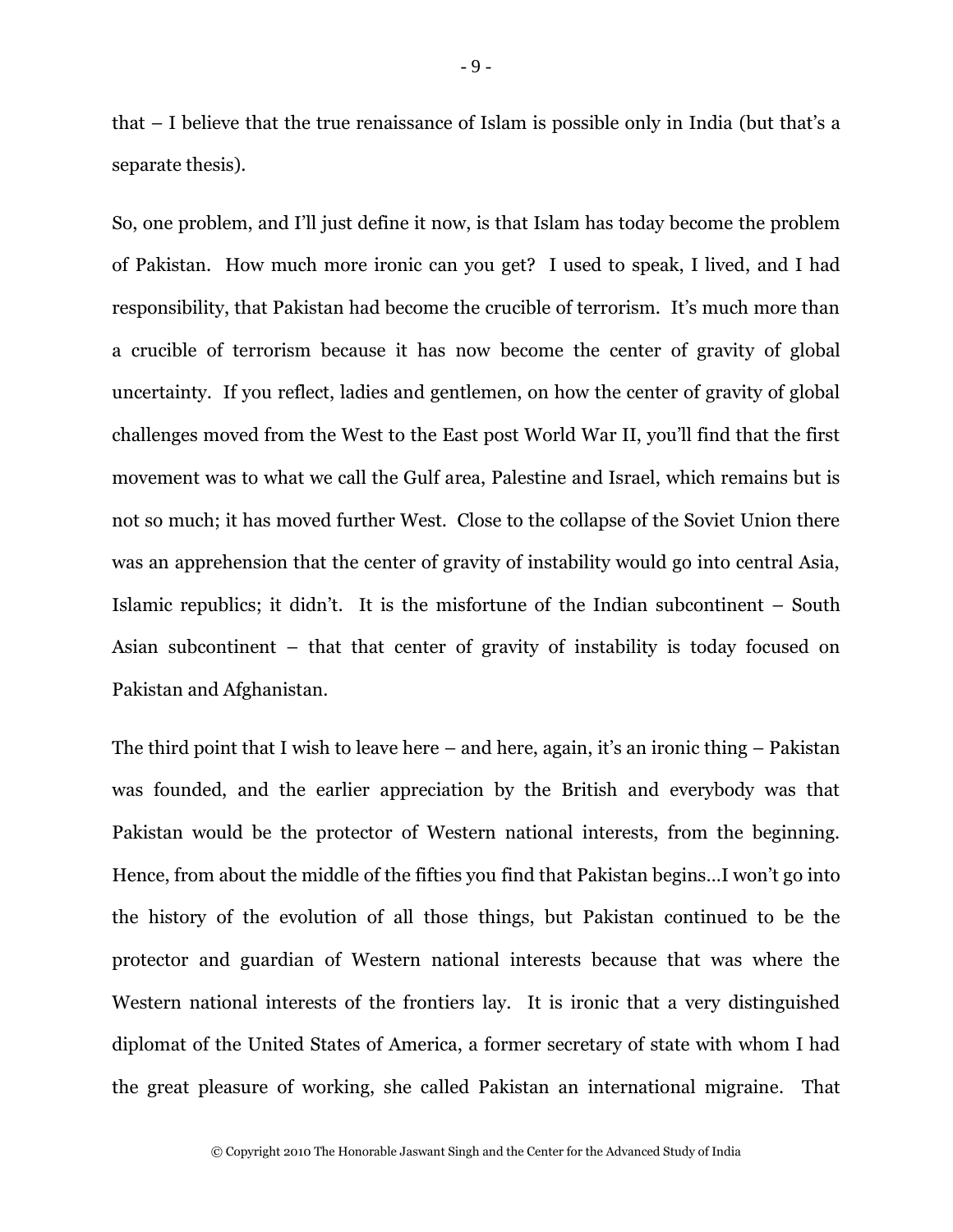couldn't be more apt, perhaps a more critical definition. This is the third point. For Islam, a country is created and Islam becomes the problem. The Western world wants Pakistan as the bastion, protector of its national interests, and Pakistan becomes the greatest challenger to Western national interests and the center of gravity from where, earlier, the crucible of terrorism, the center of gravity of global instability is now there.

And that brings me to Afghanistan. This is a great challenge. I will be very brief about Afghanistan for a few reasons: one is that it's a subject by itself, two is that it was not part of the definition of the original, three because I would much rather answer questions and not talk all the time. Please remember one or two aspects: What is it that King Zahir Shah was doing so that there was a secular, a stable, and a peaceful Afghanistan, and what is it that has happened subsequently. We should reflect on that. What is it that the Saur Revolution did which so disturbed Afghanistan that it is in this situation? The third question that I ask is what is it, what is the mistake that the successors to the czar, the authority which at the time in the twentieth century was the greatest empire, what is it that they did wrong, and what is it that the greatest power on earth today is doing which is committing the same mistake as the Soviet Union had? These are some of the questions that arise.

I would like to conclude, so far as Afghanistan is concerned, what is on an anecdotal basis, which is autobiographical, is the second conclusion. I had the unenviable task of recovering an airplane of the Indian alliance that had been hijacked and flown from Katmandu, eventually, to a Taliban-held Kandahar, and that was an interesting experience, it was – the millenium was changing, it was December  $24<sup>th</sup>$  to December  $31<sup>st</sup>$ – it's a long story. The aircraft was recovered, the passengers were safely back. I went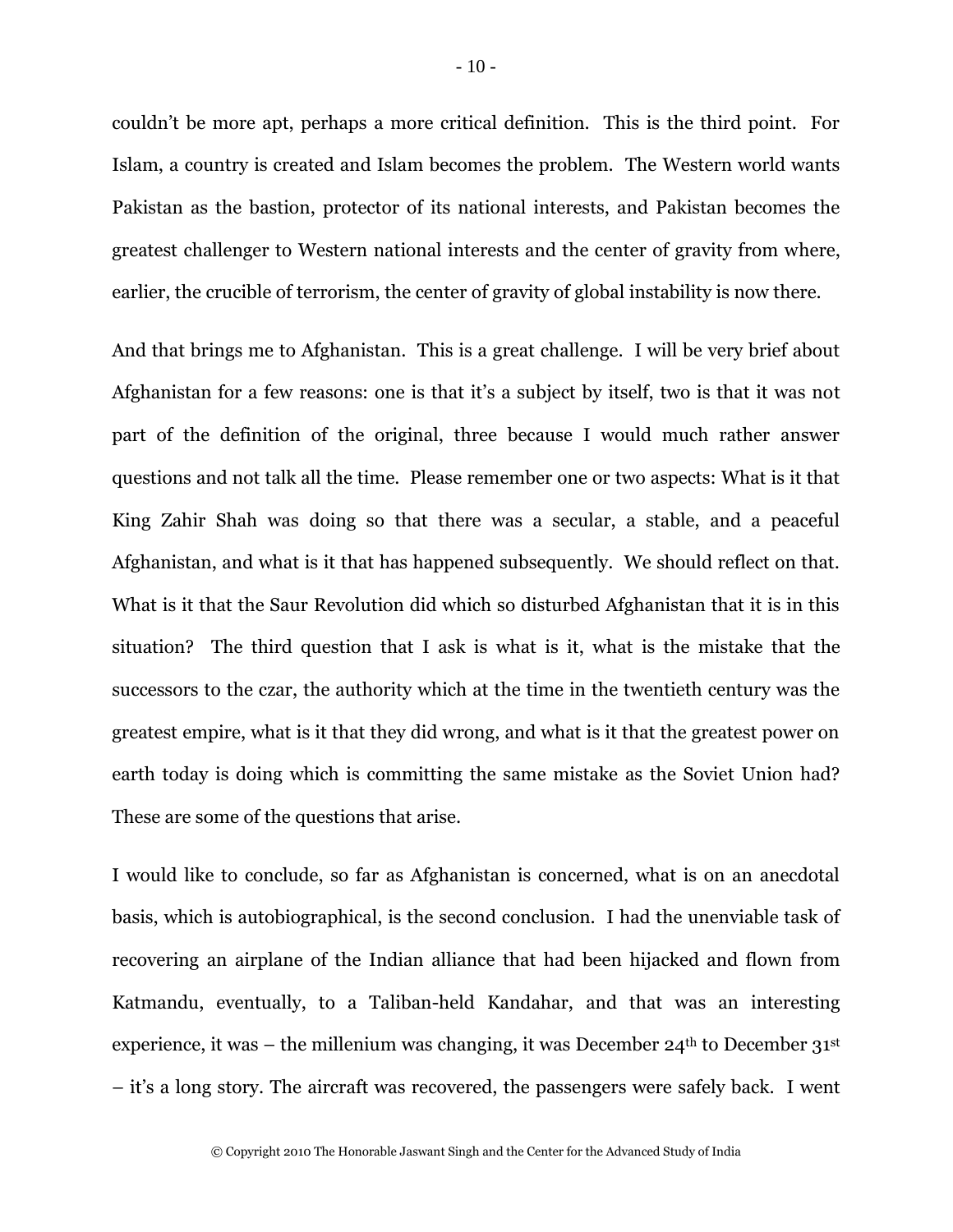back to Jodhpur, the city where I am from (I am not from Jodhpur proper), and the headlines in the local newspaper were – there was an earlier Maharaja of Jodhpur called Maharaja Jaswant Singh, and he had actually conquered Kandahar – so there was one Jaswant Singh who had conquered Kandahar, and there is this Jaswant Singh who is lost in Kandahar.

So, I would like to leave you with a thought, that you can occupy Afghanistan but you cannot conquer Afghanistan. That is the difference. There is also another thought I'd like to leave you with: unless you recognize that artificial constructs, given the name of countries, wherever in this region, will not easily absorb either Western-style democracy or what you want them to be through elections or such things. Let the native genius of South Asia assert himself. Let us try to find answers to ourselves. Finally, unless the United States of America is able to spell out "Victory is equal to what," we hear remarks, comments that the United States must win, I do also believe that the United States must win, but what is that which will make you win, and what is that which will make you say we are now victorious? And if that is defined, debate will always wonder about exit policy. Afghanistan is not, Devesh, part of the trio, but the subject would not have been complete. I have overstepped my time, but I think the political community to which I belong have a tendency, once they are given a microphone, to keep speaking. Thank you very much ladies and gentlemen.

**BRUCE RIEDEL:** Thank you, Devesh, for your very kind introduction. This is a hard act to follow. Thinking about this, I probably should have said "regrets, I can't make it." It's a real honor to be on the same platform as Jaswant Singh, someone who I've had the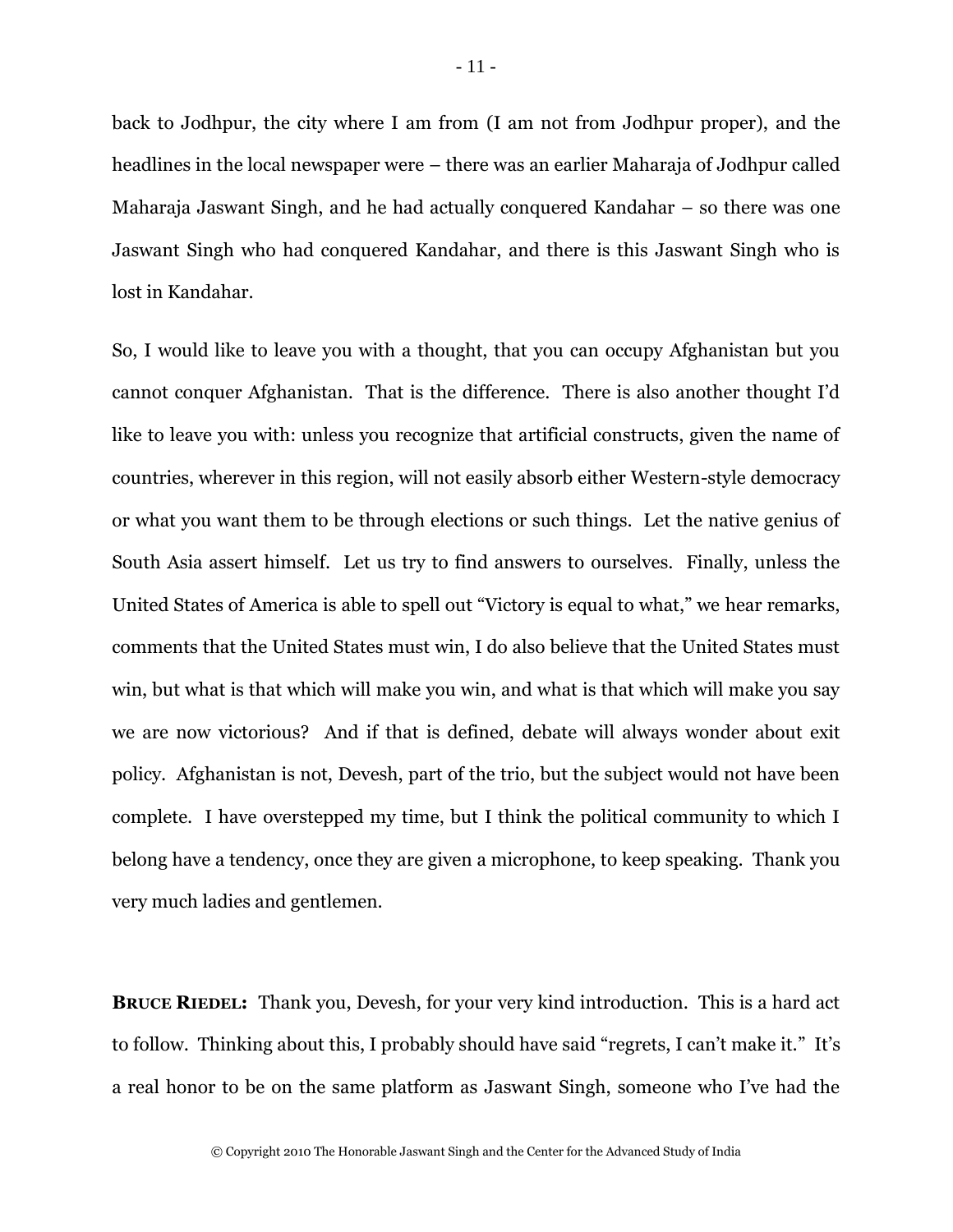privilege of knowing now for, I think, almost two decades. I was a player in his dialogue with Strobe Talbott at the end of the last century, which is one of the masterpieces of diplomacy and should be a case study for people for years to come, and I love to hear insights like "the crucible of terror" when they're first thought up, I think. And to watch as the United States and India began on a voyage to a village, as Jaswant Singh described it, which turned out to be a voyage to the relationship to the relationship the United States and India have now, tremendously transformed from what it was twenty years ago, and with hopefully even more to come in years ahead. It's also an honor to be here back at CASI, with Devesh and Francine. I've been associated with this institution now for also quite a long time, and it's a pleasure to be here.

I'm going to focus on just one issue, of the many that came up, and that's the conundrum of how the United States and India think about Pakistan. I think Jaswant Singh and I come to almost all of the same conclusions. I'm going to take it one step further and talk about some policy recommendations of how we might go forward. I'm going to leave Afghanistan for questions later on.

India and the United States have many, many important issues on their bilateral agenda, but I think at the top of the issues is the fact that we both share an interest in resolving the problem of an unhealthy Pakistan. Pakistan today is an unhealthy state. There are lots of other terms you can use  $-$  "failing," "failed," "sick"  $-$  all of which have political charge in them, so I'll use a more neutral term, I hope. Pakistan today is undergoing severe distress. According to a Pakistani think tank, last year 25,000 Pakistanis were killed or wounded in acts of terrorism or in terrorism related violence. Five thousand were killed or wounded in suicide bombings. This is unprecedented. The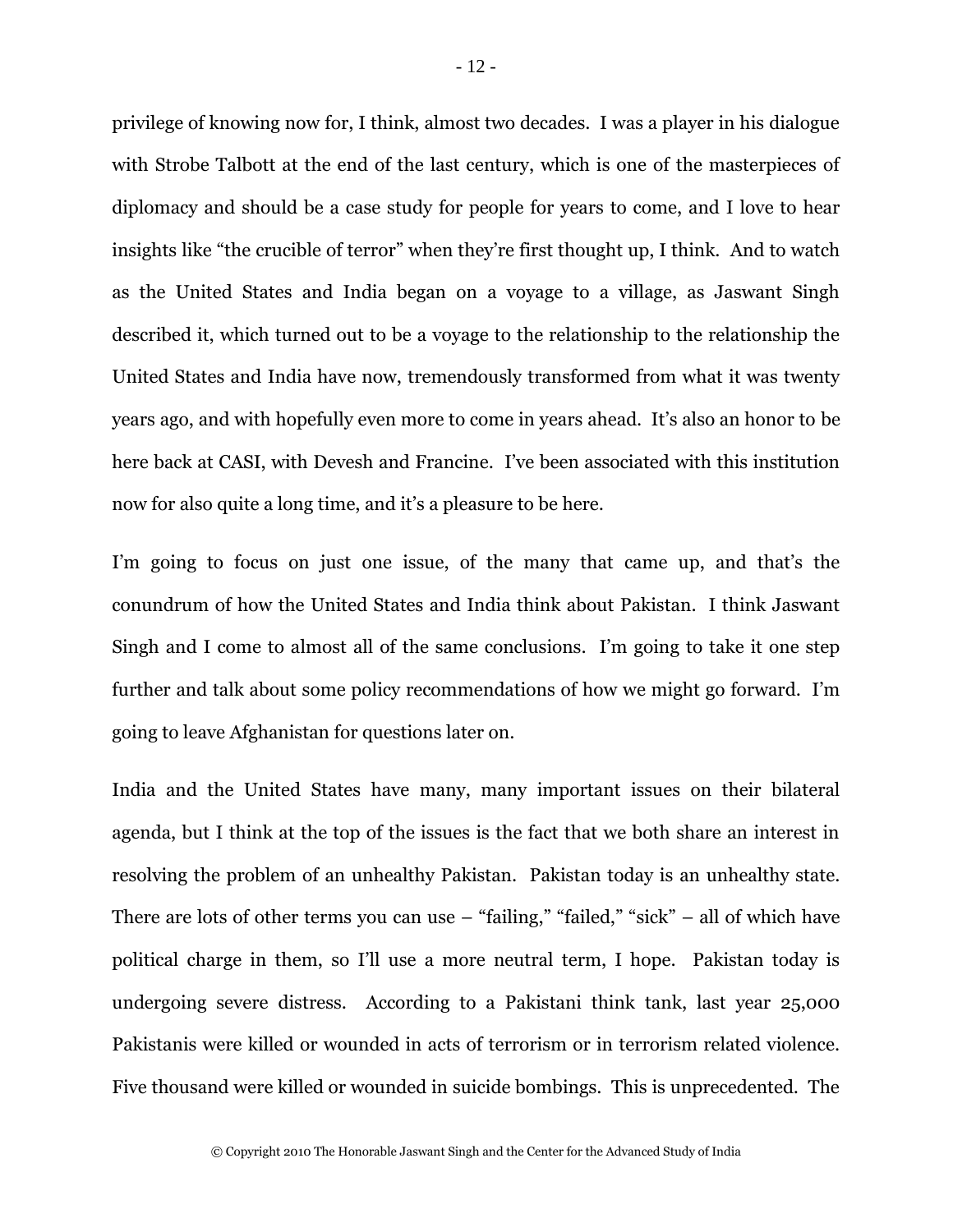country has never seen something like this. The only thing that even compares is the 1971 break with east and west, but all that violence was in the east, not in the west. Pakistan, as Jaswant rightly said, is severely challenged by Islam today. The Frankenstein monster of jihadist environments that Pakistan helped to create over the course of the last three decades has now come home to haunt it and to attack in its cities, in Rawalpindi, in the heart of the Pakistani pentagon. It is indeed the crucible of terror – I call it the "epicenter of terror" – I think it's pretty much the same thing; it's the center of gravity. Pakistanis are reluctantly realizing that the jihadist monster they created now threatens them – not all of them by any means – but if you look at polling in Pakistan today, you'll see a fundamental change from a year ago. A year ago, Pakistanis were in denial: "we don't have a problem." When I chaired the President's strategic review of policy towards Afghanistan and Pakistan, the Pakistani interlocuters we dealt with at the highest level – the very highest level – particularly in the Pakistani army, denied that there was a problem in their country. A year later, some are still in denial, but it's pretty hard to deny when cities like Karachi and Lahore are regularly carbombed.

It's ironic, because President Clinton, when he went to South Asia in 2000, during his four hour stop in Islamabad, said to President Musharraf, "terror will consume you if you continue on the path you're on." We have the satisfaction of knowing we were right, but that doesn't solve the problem today. And many of the parts of the jihadist Frankenstein continue to be nourished by the Pakistani state. Not only is the country under distress in this way, the country is under distress from economic problems, water problems, and trying to make the transition from dictatorship to democracy for the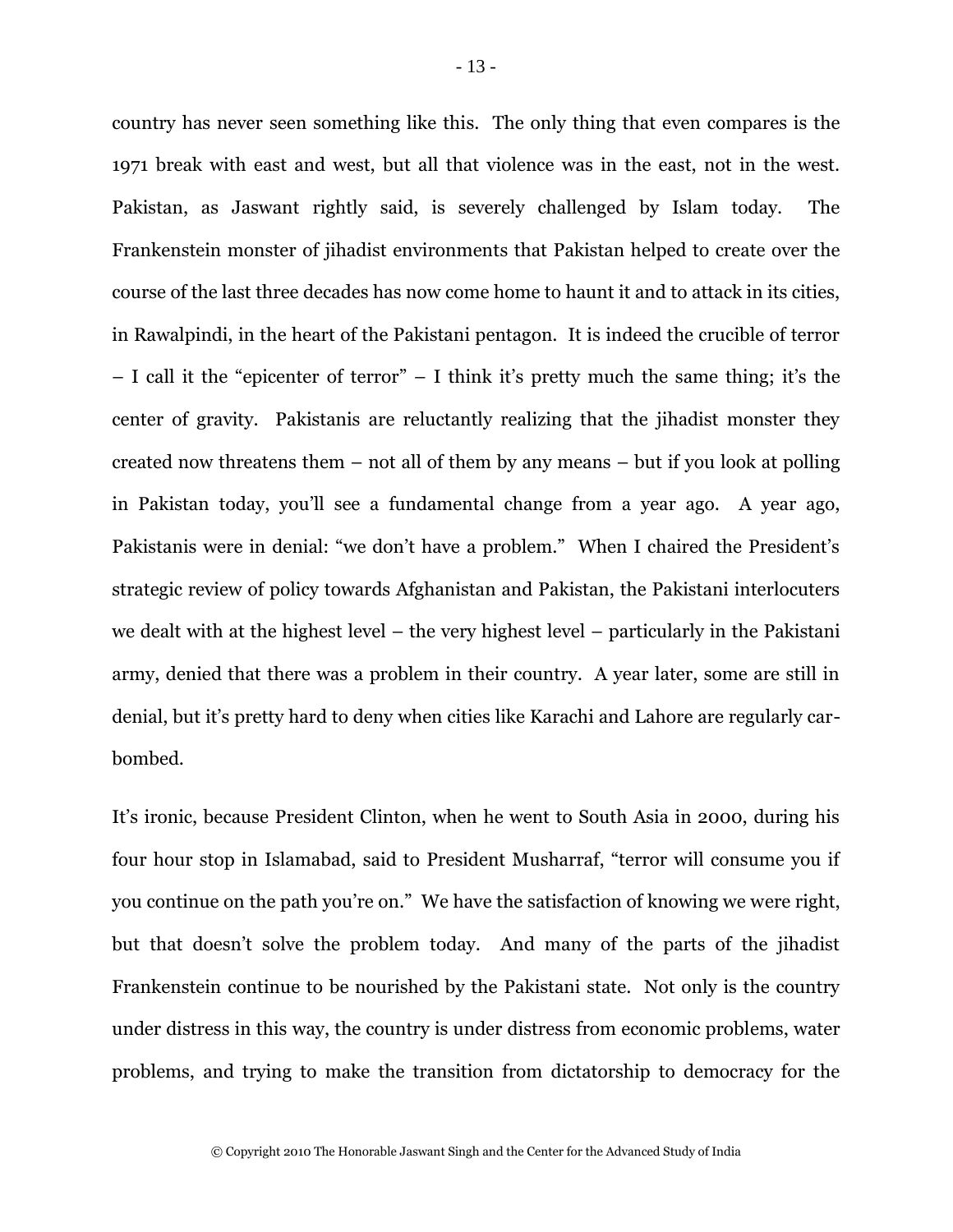fourth time. You have to believe in the triumph of hope over experience to believe it's going to do it. But we have a vital interest in doing it, we've seen what the military leadership does, that's how we got in the mess we're in. We've got to try to see if it can be done a different way. The United States and India share this problem. The one difference we have  $-$  it's a big difference  $-$  is that for us, it's a problem on the other side of the globe, for India it's a problem immediately next door. But it's a real problem for us as well. The mastermind of 9/11 watched the Twin Towers fall from Karachi. Terror comes to us from the crucible of terror.

What to do about it? Well, unfortunately, there's no simple solution. What the United States and India would like to try to do is change the strategic direction of the country. I'll oversimplify it: Pakistan, for many years, has been a patron state sponsor of terror, now it has become a patron state sponsor of terror and a victim of terror. Our goal is to move it to be only a victim and, ultimately, to be not a victim at all, to be a healthy Pakistan. It's easy to say; there's no simple way to get there. We've tried bribing Pakistan; it didn't work. We've tried sanctioning Pakistan; it hasn't worked. The policy that this administration has embarked upon is to try to engage, pressure, cajole, embarrass, shame – do whatever it can. There's no guarantee of success here at all. And meanwhile, the dark forces in Pakistan that have struck in the past may strike again. To prevent that, one of the things this administration has done has been an unprecedented degree of intelligence exchange with India, like nothing we have ever seen before. The director of Special Intelligence Leon Panetta's first foreign trip was to New Delhi, intentionally to send a message to Islamabad. The director of National Intelligence Dennis Blair is in New Delhi today. Another symbol of this was, of course,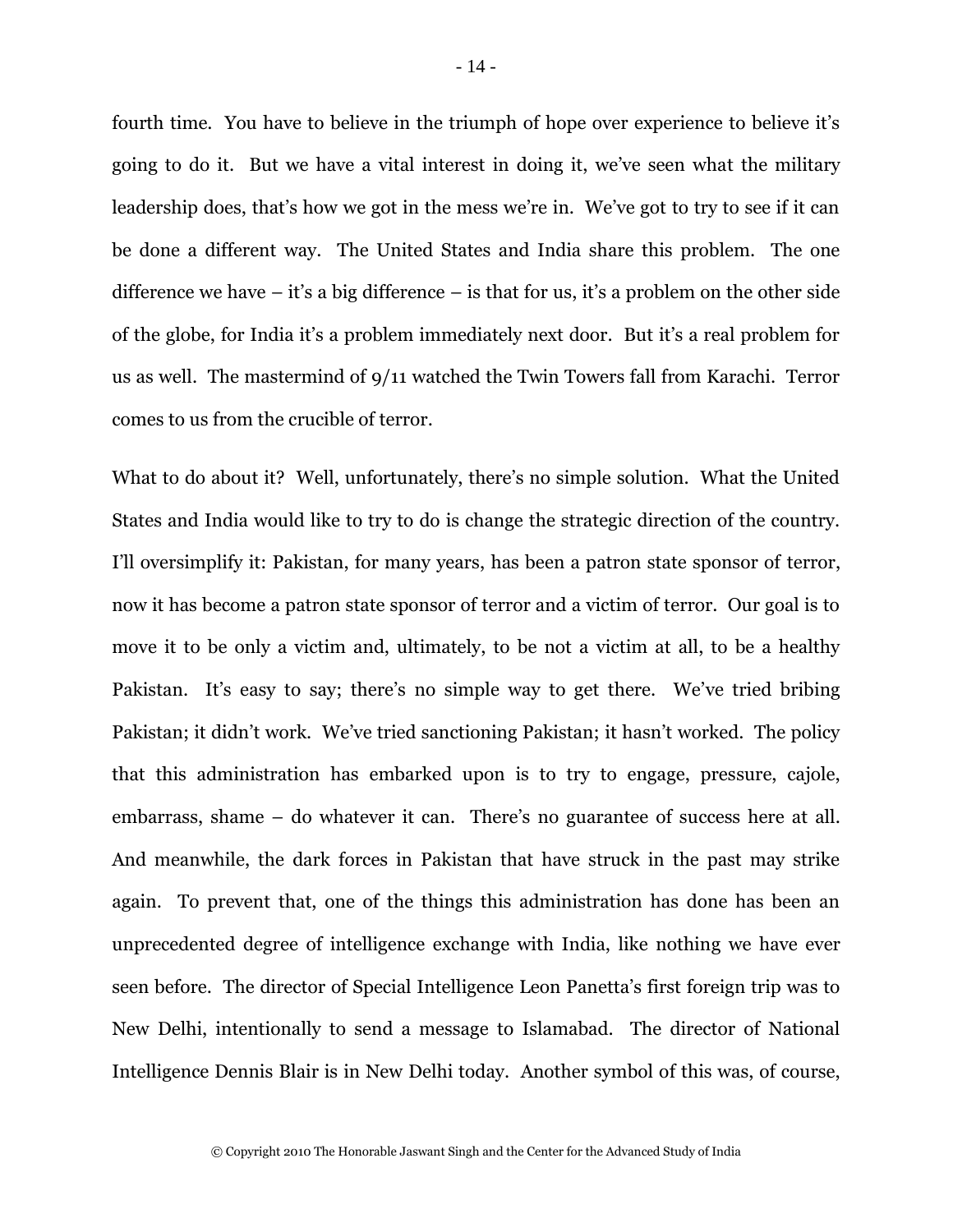the President's decision to hold the only state dinner of his first year in office with Prime Minister Manmohan Singh, to have serious and candid discussions.

Defense is good, but it's not sufficient. The odds of protecting and preventing another catastrophic terrorist incident are not in our favor. We have to be lucky every time. The dark forces only have to be lucky once again. And we need to start thinking about that in a very serious way. We need to have the kinds of conversations between leaders, like the conversations that Jaswant and Strobe held in the 1990s, about what we're going to do in certain scenarios, in certain contingencies. These are hard, these are hard things to contemplate. What will we do if there is another Mumbai? What will we do if there is another 9/11 that is postmarked Pakistan (that almost certainly will be the case, if there is another 9/11)? And on top, of course, is the fundamental reality; we're talking about a country with the fastest growing nuclear arsenal in the world. Let me say that one more time: the fastest growing nuclear arsenal in the world. That's pretty chilling when you think about it.

My wife always urges me not to end on a down note, so I won't end on a down note, I'll end on an up note: book promotion. I've read it, it's a fantastic book. I'll admit why I read it: I wanted to find out what he said about Jinnah that was so offensive that his party would throw him out of office. I couldn't find it; maybe it's not in the English edition. There must be something in the other edition that is so offensive. I highly recommend it and I urge you all to read it. Thank you very much.

**FRANCINE FRANKEL:** Well, I am delighted to be here with my colleagues at CASI, Devesh Kapur, who succeeded me as Director, Bruce Riedel, who we know each other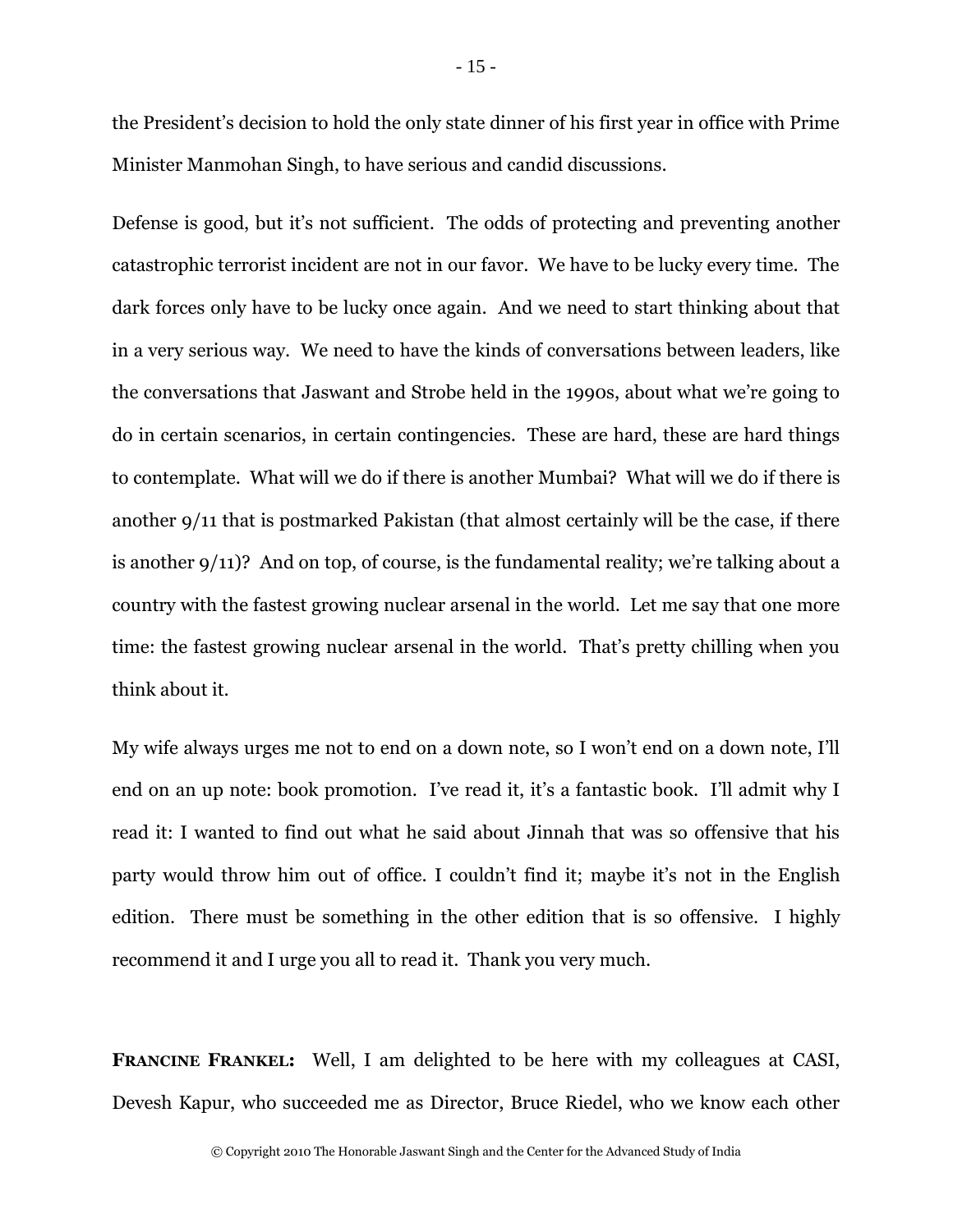through CASI, and of course our distinguished guest, Jaswant Singh and his distinguished wife.

I will change the direction and emphasis a little bit, by picking up some aspects of the India-U.S. relationship that is also relevant here. There are phrases used…Jaswant used a phrase that became very familiar of the U.S. and India being "natural allies." In my work on the Nehru papers, I was surprised that Nehru used a similar expression, that the U.S. and India were "natural friends." And we all know, as we look back, that this friendship somehow never came to fruition. Some of this, as Jaswant pointed out, is a long story, but I think Partition did play a very important role. And one element in that was the failure of the Indian leadership – and here, I think, Nehru in particular – to understand the geo-strategic consequences of Partition and Nehru's tendency, after Partition, to overestimate India's importance in the Southeast Asia-South Asia region, to the extent that he was willing to follow policies that ended up by completely alienating the United States. Certainly as early as the Korean War, the aftermath, and subsequently Vietnam, the notion took hold in Washington that India would never do anything for the United States, never give anything to the United States, and so there was no reason why the United States should be concerned about India's strategic interests or, for example, the decision to enter an alliance with Pakistan, because India was already so alienated from the United States, and the United States from India, that not too much more could happen. And India needed the United States for economic reasons so it would never totally break with the United States. I would say that the notion that, in fact, the U.S. and India are very good friends or natural friends or natural allies is in danger of being over, and that's also true today. It's a very dangerous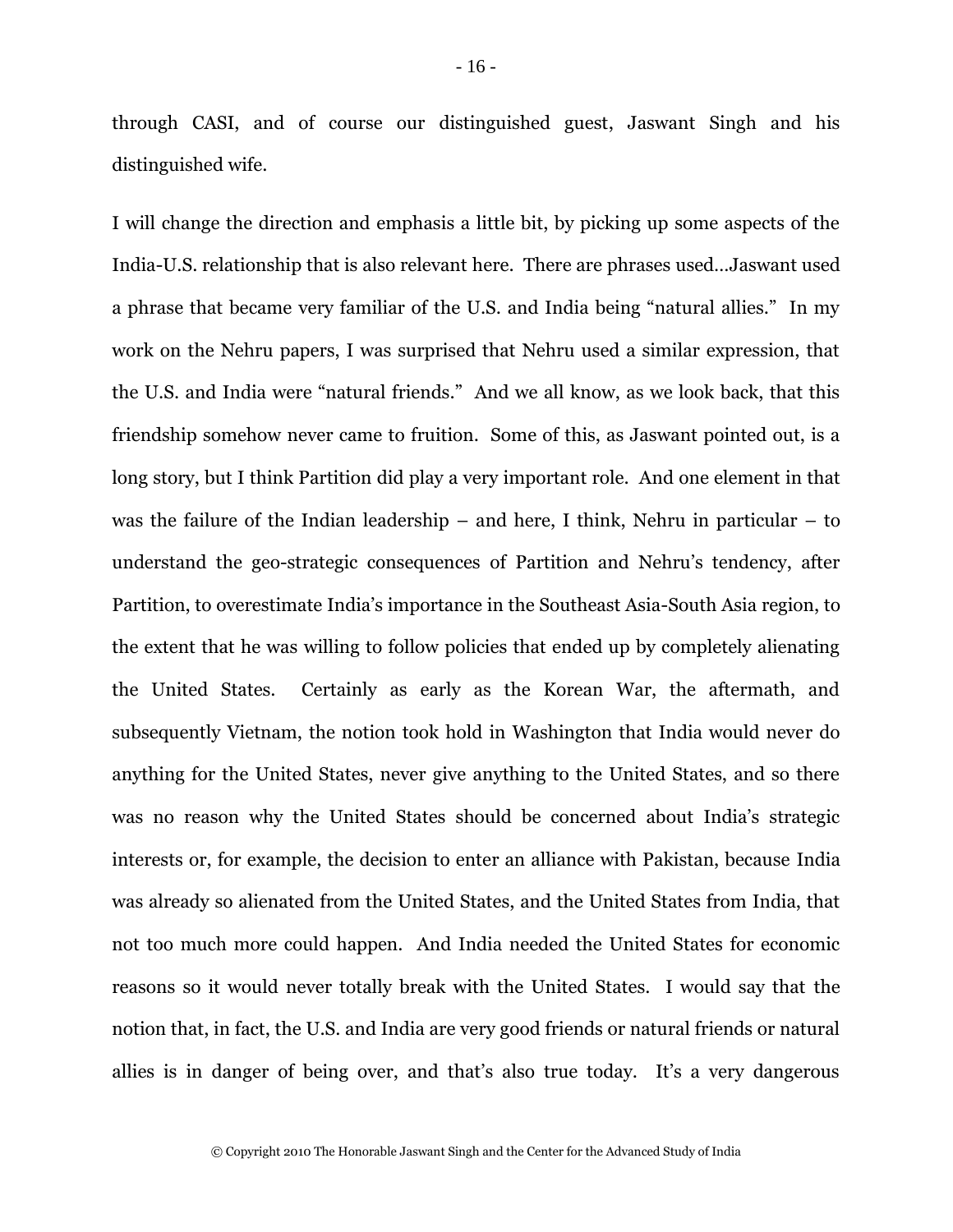situation, I think, that's developing, even beyond what was described by Mr. Singh and Bruce Riedel.

There is, I think, a situation developing in which the stakes, in fact, are very high in Asia, that affect the whole power equilibrium. The Obama administration has created the impression, certainly, that the U.S. is more interested in China right now than it is interested in developing the partnership with India. And India is in a very fragile situation, I would say, being displaced as the main influential power in the region – in neighboring countries like Sri Lanka, Burma, Nepal, one could go on – by China. In this kind of situation, what is the United States doing? The United States is trying to curb India's role, particularly in Afghanistan, and say lower your profile in Afghanistan because this gets the Pakistanis upset and we need them to help fight the Taliban, the terrorists, and so on. I don't know, because I haven't been on the ground, but I understand that Pakistan will not allow India access to its territory to move humanitarian supplies into Afghanistan.

And so, the question is, what kind of friendship does the United States have with India? And we can make this very concrete, in a very short period, by pointing to what has happened to the Bush initiative for a strategic partnership with India. There is no doubt in my mind that when this was inaugurated, the strategic vision of our policy makers, both in Washington and New Delhi, was basically the same, and that strategic vision had to do with maintaining an equilibrium in Asia, to which India's cooperation was crucial, and that equilibrium was meant to prevent domination of Asia by China. And if we were to have extrapolated from the last months of the Bush administration, we would have assumed the next administration would have followed through on that vision. As it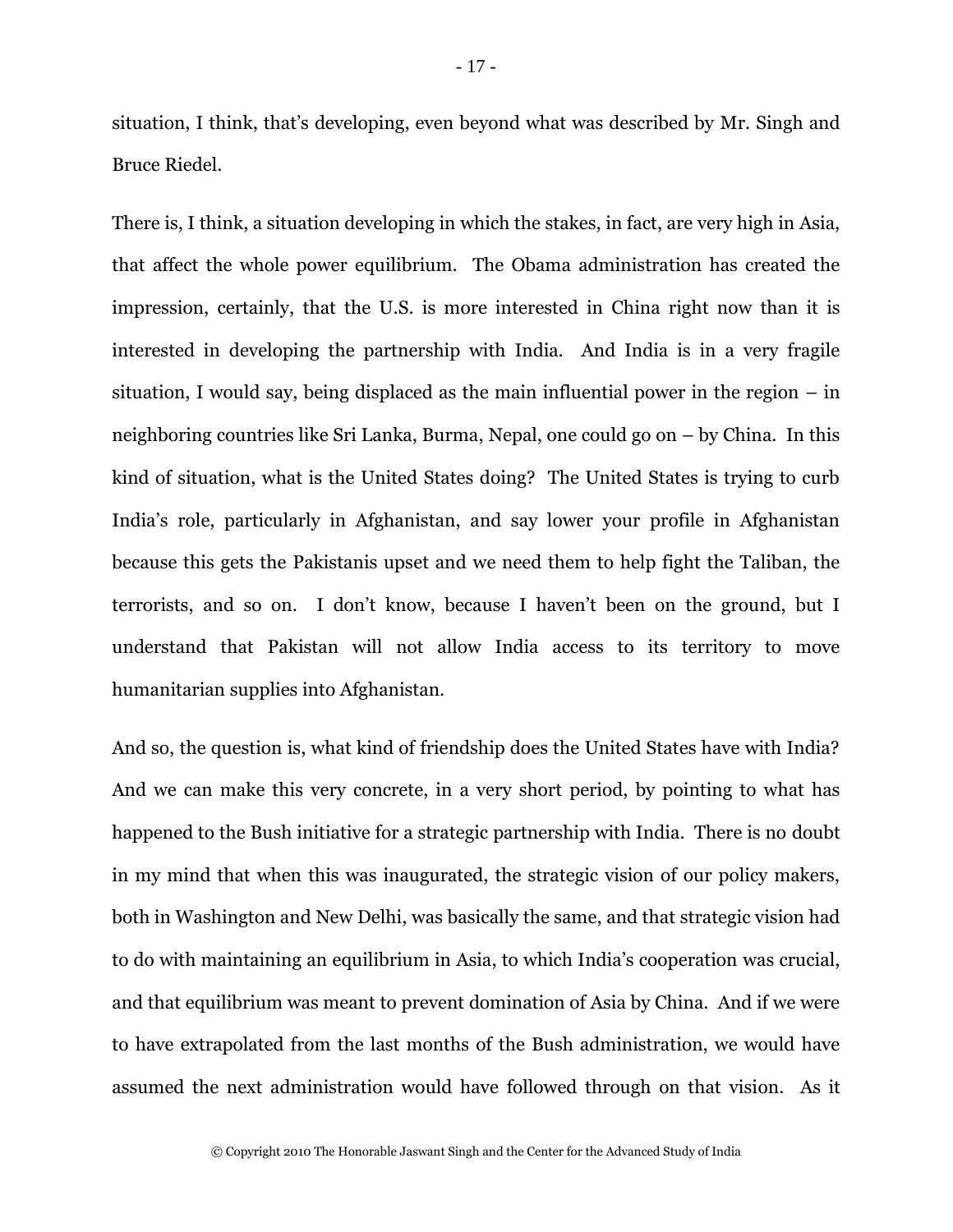happens, the Obama administration has not even taken the next steps in solidifying nuclear cooperation between India and the United States; it has continued, despite Pakistan's role as the center of terrorism, to keep hoping that giving Pakistan more economic assistance, more military assistance, is somehow going to persuade Islamabad to change its policy and do what we would like, which is to concentrate on terrorism inside Pakistan and, of course, in Afghanistan, *but* without insisting that Pakistan stop its support of terrorists, jihadists, for example, in Kashmir. But we want India to do something about Kashmir.

So this is, I think, a very unfortunate period in the U.S.-India relationship, and a lot of the achievements that we thought we had made during the Bush administration is being dissipated. And now, in both countries, the old arguments are coming back for why there can't be a close collaboration between India and the United States: India is not powerful enough, India cannot hold the balance, we've oversold India, we shouldn't alienate China, we shouldn't alienate Russia. And then in India I see the same kinds of sentiments resurfacing about not getting too close to the United States, the United States is too big, too overbearing, it will make India into a subordinate ally – I mean, the formulation usually is if the United States wants a strategic partnership with India that means that it is telling India what its position should be, so therefore, by definition, you lose your independence in making foreign policy.

So I would just highlight some of those issues – I realize it's a very big subject – because I think those have to be addressed between India and the United States before there can be any thought of cooperation between them that helps the conflict in Afghanistan and Pakistan to be resolved.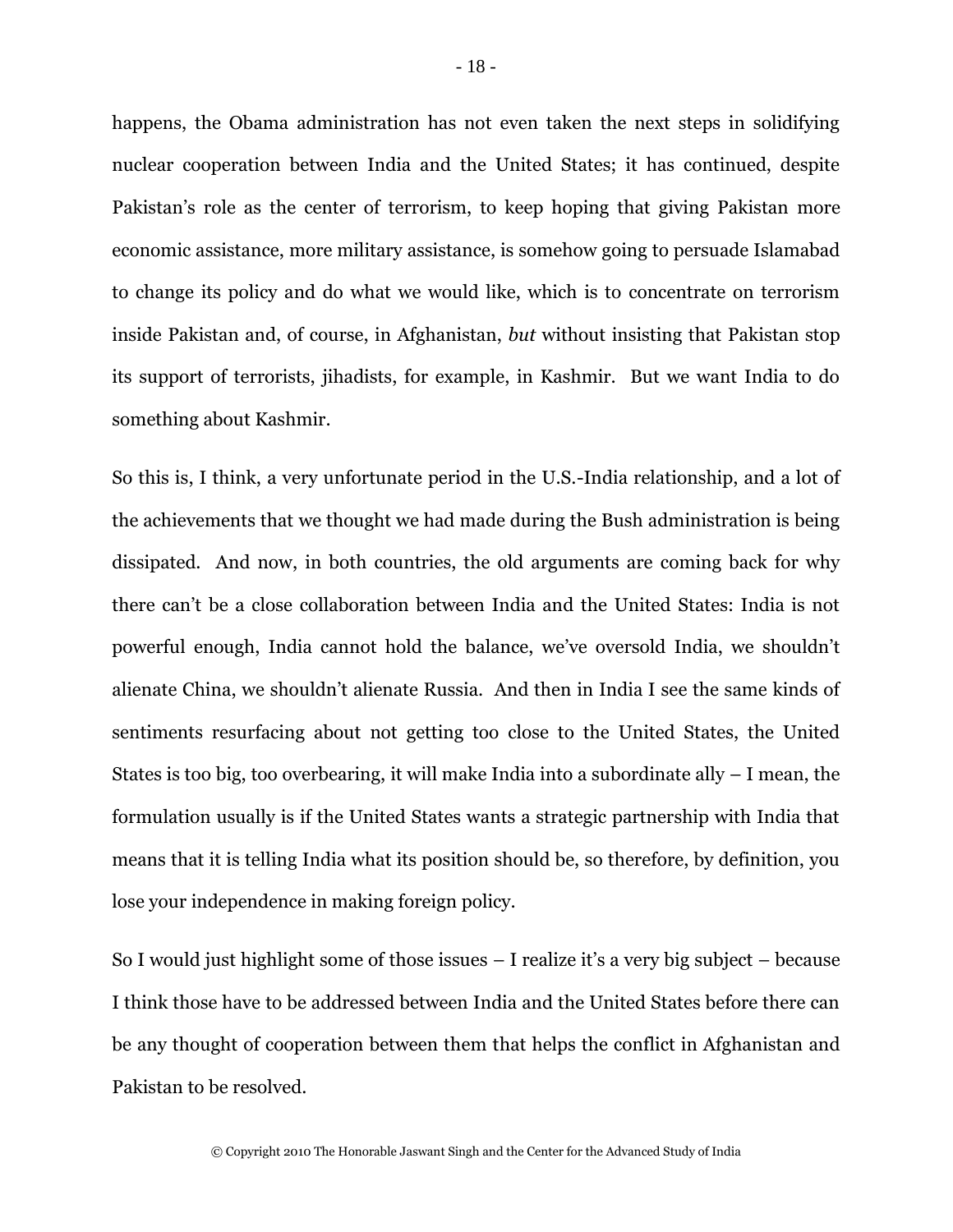**DEVESH KAPUR:** We'll just now open it up for questions. A request: we want the questions to be short. I know some of you think that you know more than our panelists – I'm sure you do – but I think it will be nice if you allow the other guests to also ask questions. So I think what I'd like to do is to go around starting from the right and then go around this way, but please keep your questions short and very specific.

**QUESTION:** That was a very nice speech today. Putting your Defense Minister hat back on, and your CIA hat back on, you're going to have a very political answer, but, if the situation in Pakistan goes completely out of control and they have control over the nuclear power state, who is in more danger, East or West?

**THE HONORABLE JASWANT SINGH:** Who is in greater danger? I think, principally, Pakistan itself. That's the first country that will be in danger. And you must understand that if Afghanistan is in difficulty, Pakistan will be in difficulty, and if Pakistan is in difficulty, then India will have difficulties, without any doubt. So you are thinking of a Pakistan that has lost control of its nuclear assets, were that, heaven forbid, to happen then the country that would be most disturbed would be the United States of America.

**BRUCE RIEDEL:** I would agree. Fortunately, the scenario you described is neither imminent nor inevitable, while it is a real possibility. There is a worse scenario, which is it's a jihadist coup from within the army, and that's happened in Pakistan once, so it can happen again. If you want to talk about scary contingency planning, that's about as scary as I can think of.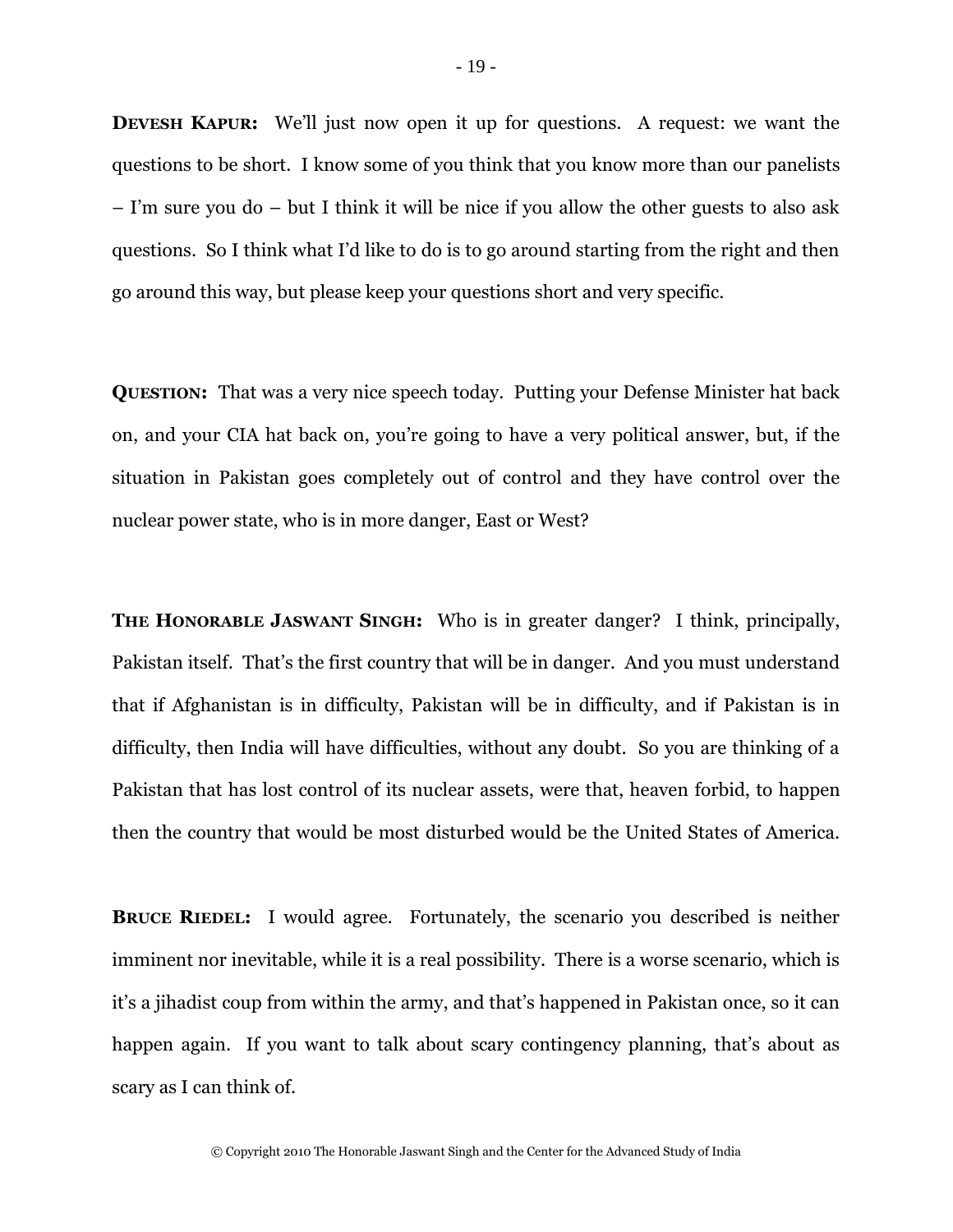**QUESTION:** Thank you so much. I just had a question regarding the paradox that you put forth in terms of Islam being the greatest challenge to Pakistan today. Where do you think that comes from? Is that a result of Partition and the rhetoric used in Partition, or is that a result of the politicians that Pakistan has had as leaders trying to push Islam as a form of legitimacy?

**THE HONORABLE JASWANT SINGH:** Where does it come from is a question that really is best answered by Pakistan. And Pakistan has studied the subject and because it is a challenge to India too. I refer to a press conference that Muhammad Ali Jinnah held in New Delhi in November 1946. He was asked this question, and it was remarkable that he spoke of a relationship between India and Pakistan that would be stronger than any existing doctrine. It was quoted. And his speech in the assembly of Pakistan, where he said you are free to pursue whatever your religion was…it is very difficult for me to explain those. I come from a part of India where we had no consciousness of Partition, so it wasn't as if, uniformly, all over India the same sentiment pervaded. Where did this happen? Muhammad Ali Jinnah died within thirteen months of Pakistan being born, Liaquat Ali Khan was assassinated, and three or four of the successive Prime Ministers are unable to, thereafter the descent into greater and greater extremism perhaps are an inevitability. And then for Pakistan to lend itself as a proxy state and the Soviet Union invaded Afghanistan, the creation of the Taliban was, after all, a giant U.S.-Pakistani effort. These were a slow progression of extremism, and we are very lucky that it hasn't become more extreme than that, but I think Pakistan is to reflect upon its connections rather than…news just broke of the late General Zia. General Zia's takeover of Pakistan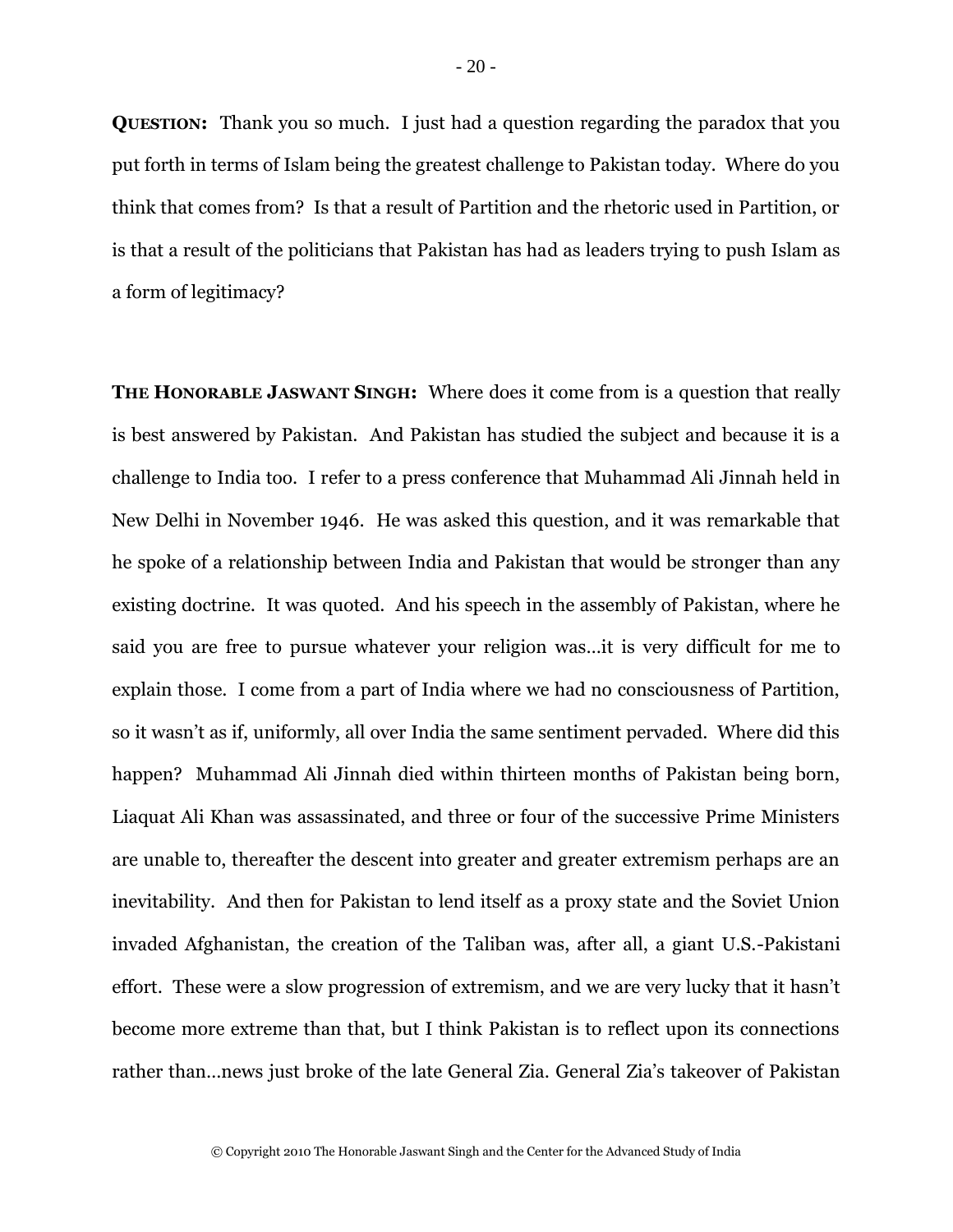was a coup by an extremist, and General Zia turned Pakistan into an extremist state.

**QUESTION:** Hi everybody. I'd just like to have a question for you, that, as a democratic citizen of India, I sometimes feel that, okay, we are discussing some policies which we have to make, that some bunch of people can make decisions, but as a citizen of India I feel that I should have a say in the decision-making process of the country. I mean, if some tragedy happens somewhere, there are a very small bunch of people who make decisions very quickly. I know there is not a simple solution for that, but it doesn't matter, we are discussing policies here, but ultimately what happens, a bunch of people, I mean, there is no longer a difference between a totalitarian state and a democratic state, in my opinion.

**DEVESH KAPUR:** Would you be very specific with regard to your question?

**QUESTION:** Okay, what is your view on that?

**THE HONORABLE JASWANT SINGH:** No, you're right, you're right, it's not…it gets distilled to a few big decisions that influence me, I agree. I have sympathy for your sense of frustration. When you say what is the solution, I recommend strongly don't take to politics. Try to influence the situation by giving voice to your thoughts, your fears, your apprehensions, but don't take up politics.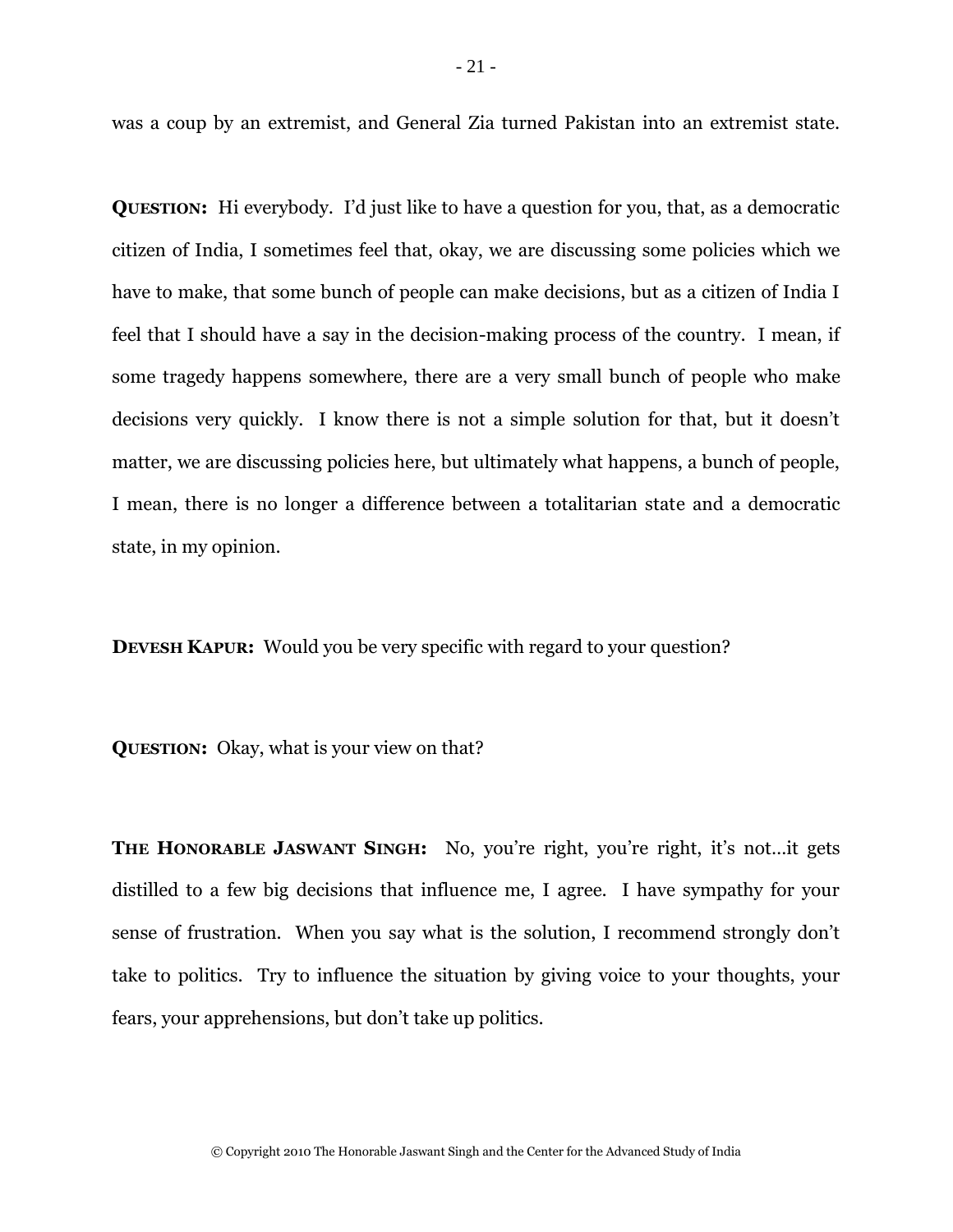**QUESTION:** Sir, I have two very short modest questions, one to the Honorable Jaswant Singh. I've heard that when President Musharraf visited Agra in that summit, he addressed Mr. Vajpayee as his father and he said let's get this down for the sake of future generations and then the whole deal fell through. So if you were in the middle of all this, would you kindly say what really happened? That's my first question.

The second short question is both to Francine and Bruce. There is no such thing called "natural allies." It has to be cultivated, negotiated, pampered. Now, the U.S., with all its accolades of Indian Americans, they are still not sending an Indian American ambassador. They have done it in Latin America, they've done it in Europe and other countries. Now, we could start with Francine Frankel, who has this tremendous understanding of both sides' interests. So I will ask you to comment on this, thank you.

**THE HONORABLE JASWANT SINGH:** Yes, I was involved in talks in Agra. I think what went wrong was the breakfast press conference that General Musharraf held. The press and the media is a very heady wine, and it goes quickly to your head, and the press and the media had made so much of General Musharraf in the morning television interviews, etc., and naturally, because he was a news item. It was an error of judgment on his part. If you recollect, the decision to invite him to India was taken despite Kargil, despite Kandahar, despite the attack on the assembly in Jammu and Kashmir and the attack on Indian Parliament. And when Prime Minister Vajpayee – we were at lunch, he and I, and he asked me, "Are you due to visit Srinager then?" Musharraf had taken over, and he said, "What do I do now, I am going to Srinager?" And I suggested to him that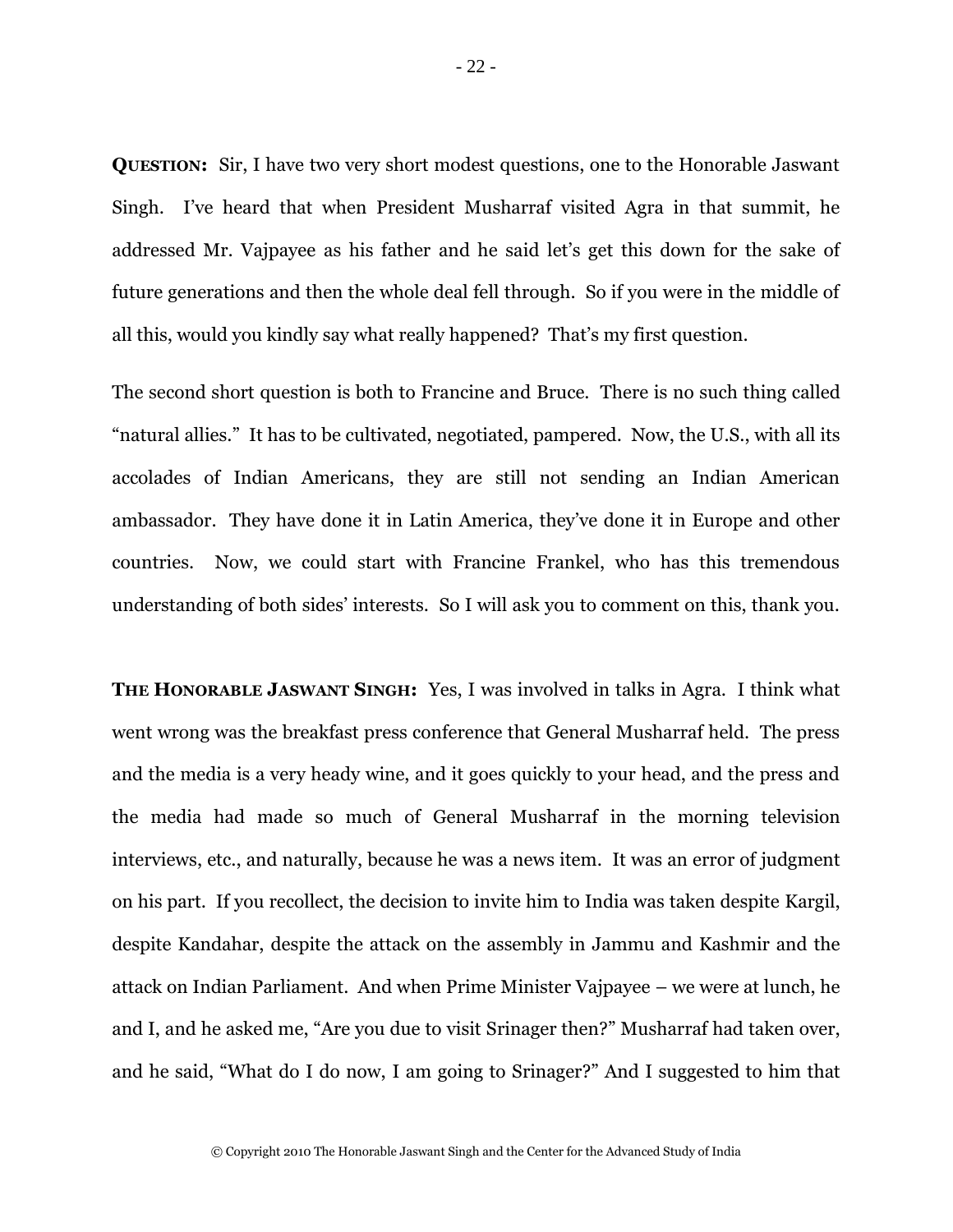you ask Musharraf to visit us. And he said "Now? On what grounds?" And I said "On grounds of humanity. We are almost one fifth of mankind. Ask him." So he made a speech in Srinager, and there he did use the word "humanity," and the word he used was **[Hindi quotation].** And so he came, Musharraf then changed – he was, if you remember, the chief executive officer, before he came, but protocol would have then stood in the way, so it was changed to president. We had earlier proposed that the meeting be held in Goa, so that it's away from the assaults and invasions of the media, but then Musharraf wanted it in Delhi. And in that press breakfast meeting, he got carried away, and then, of course, when he got carried away it was being broadcast all over India, and Prime Minister Vajpayee and the full cabinet was there, everybody was there, we were assaulted by repeated telephone calls: "How could you agree to what he said?" And that was it. The other aspect – again, at the cost of promoting my book called *Call to Honor*, I am the author of that book – in that book there is a lovely discussion of this subject. Buy that book.

**QUESTION:** So actually, I was very much confused, in your speech you never once mentioned Kashmir in the speech you were giving here. I'm pretty sure that that is one of the main reasons why we are not having great relations with Pakistan. And the other thing is that if you are talking about triangles, then do you think that the United States should mediate between India and Pakistan and Kashmir talks? And if it does, will it not be against the long-standing policies of the Indian government that Kashmir is a private issue and no one else should mediate it.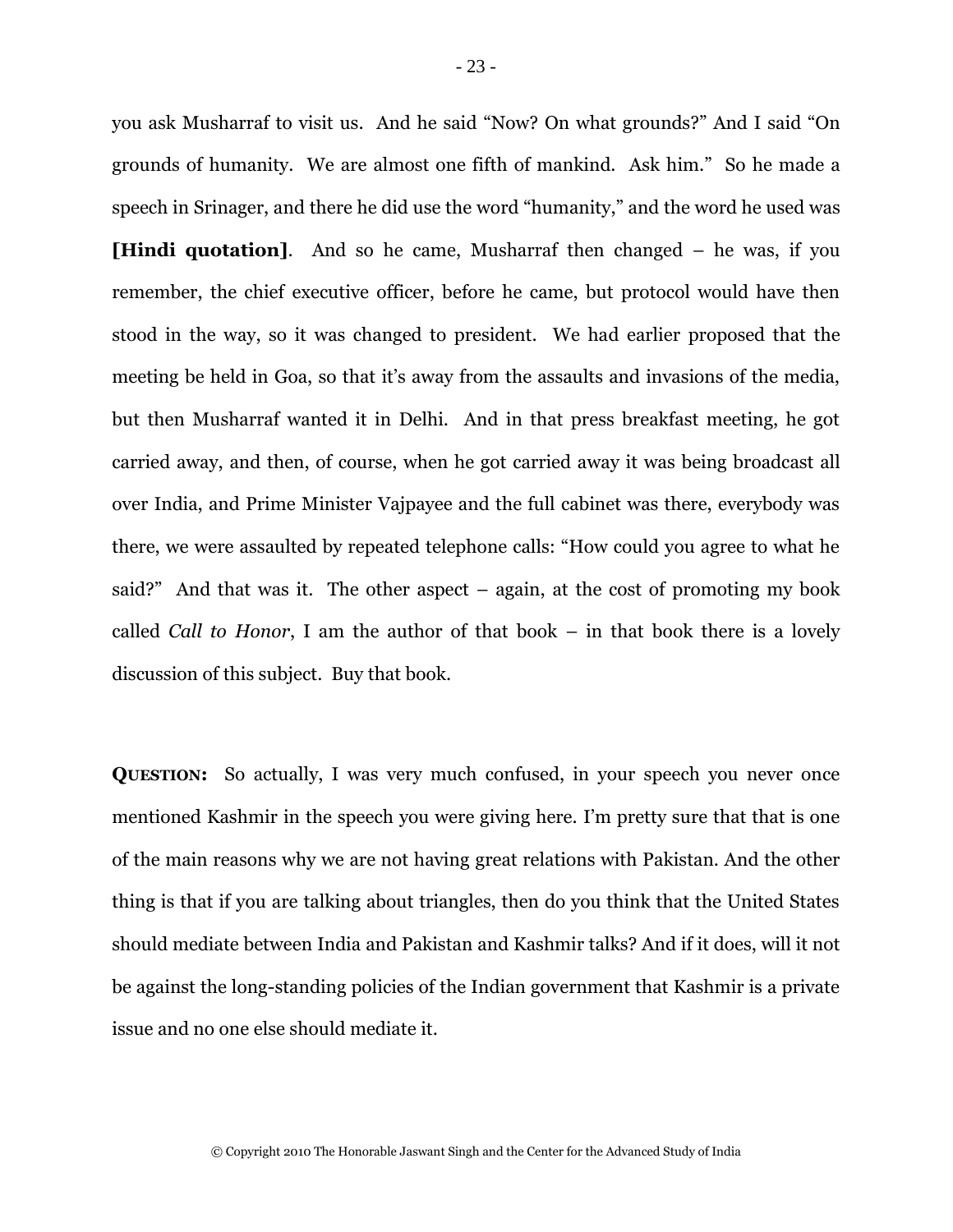**THE HONORABLE JASWANT SINGH:** I don't know where you have jumped to the conclusion about my recommending that the United States be an umpire, as it were. India and Pakistan speak the same language, we don't need interpreters, and we have to find the answer to our problem. The United States of America is 8,500 miles away, we are not even eight and a half minutes away, so we don't need the United States to find answers to our problems. Jammu and Kashmir is a consequence, it's not a cause; if you understand that difference, the answers to the challenge of Jammu and Kashmir will arise.

**QUESTION:** Thank you. I see the potential of homegrown jihadist terrorism as a source of concern. I see tensions bubbling underneath the Indian surface, and it's a topic which I've spoken with Professor Frankel about. So I want to hear your perspective on that and to ask you if you think both countries could find greater common ground in dealing with this challenge. Thank you.

**THE HONORABLE JASWANT SINGH:** Yes, but I don't see why one should not better understand the use of the phrase "jihad." There is a historical reality which I would like to share with you. From about 1833 onward, not once did the ulema of Islam give a call for jihad in India. Not once. The second – which, again, I will share as a fact with you (I will not talk of British India) – not once did the Islamic ulema use the word "jihad" in any of the what is somewhat relatively called "native states" of India. Not once. Now, I'd like some scholar to research this, as to why was this not done. I once had occasion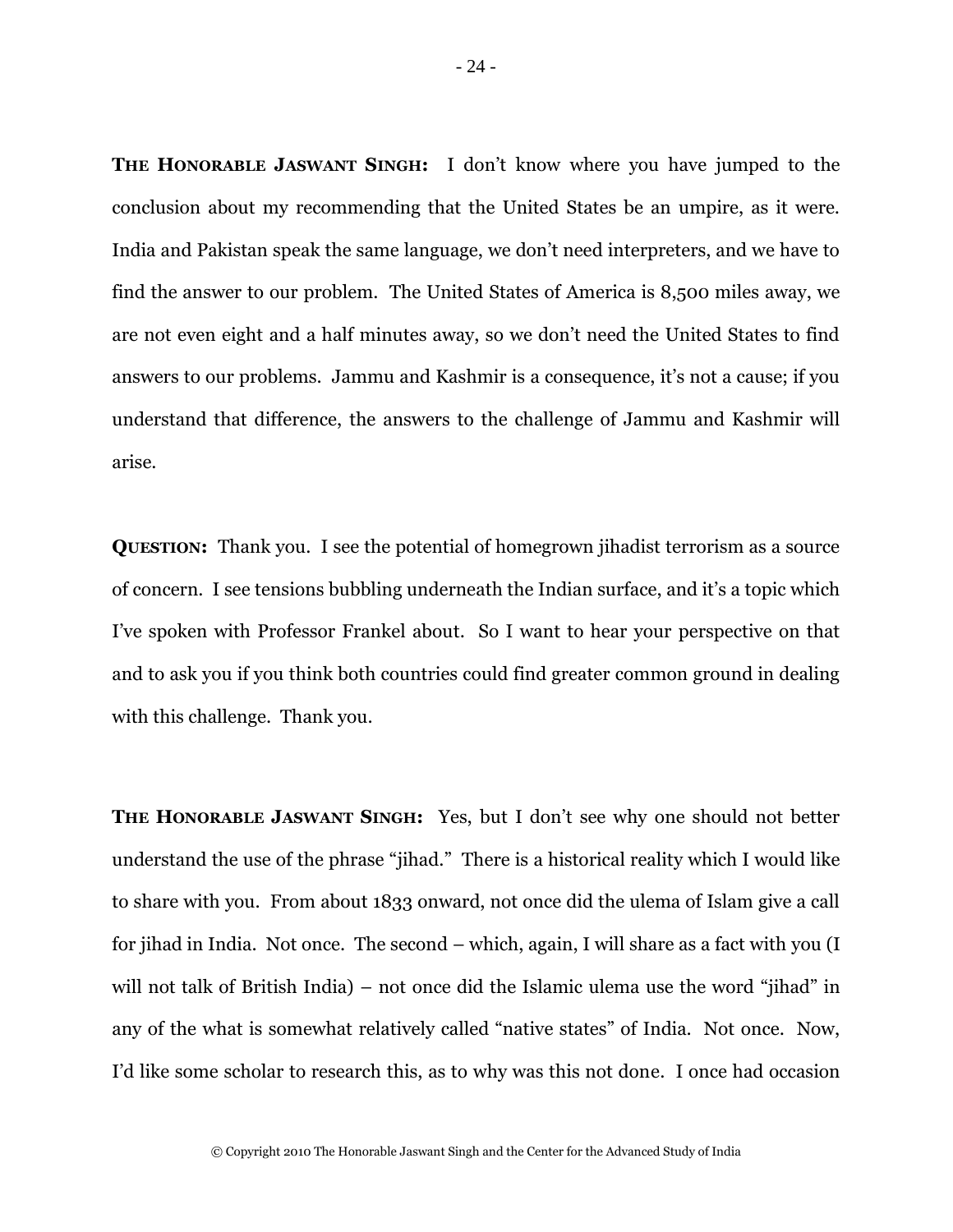to ask B.K. Nehru, who was also in the government of Jammu and Kashmir…he took great interest in me, he was much older than me, and he was from the Nehru family and I was a political opponent of him…I am still. And I asked Mr. B.K. Nehru, what is it that is happening in the government of Jammu and Kashmir? What is it that is happening, because the Islam in Jammu and Kashmir is the most wonderful example of the integration of Sufi and other thoughts, what is happening? And he said, "It is all these fellows who have come from UP." In which sense, I quite often say – I don't say it pejoratively, but I say – there is a sad recognition that Pakistan is perhaps the stepchild of UP. It's true, please reflect on it. And therefore, when you talk of jihad, and India and Pakistan working together on jihad, India and Pakistan have to work together on what I call the renaissance of Islam, not just jihad. India contributed so much to Islam…it went back to Iran, the Sufi thought, were always writing that the great center of Islamic thought, the great seminaries of Islam were in India. So please don't focus only on one aspect of it.

**DEVESH KAPUR:** If I may, it would be good to get reflections from all three of you on the role of China as you look forward. Would you feel it might be a stabilizing force in Pakistan? If you look at the past, it's sort of given a blanket check to Pakistan in many areas. How do you see, down the line, how this China-Pakistan relationship as a force that might moderate Pakistan, or not?

**THE HONORABLE JASWANT SINGH:** There is a conundrum here, but I'll try to make it a very short reply, though it is difficult here. Firstly, whatever I say is conditioned by the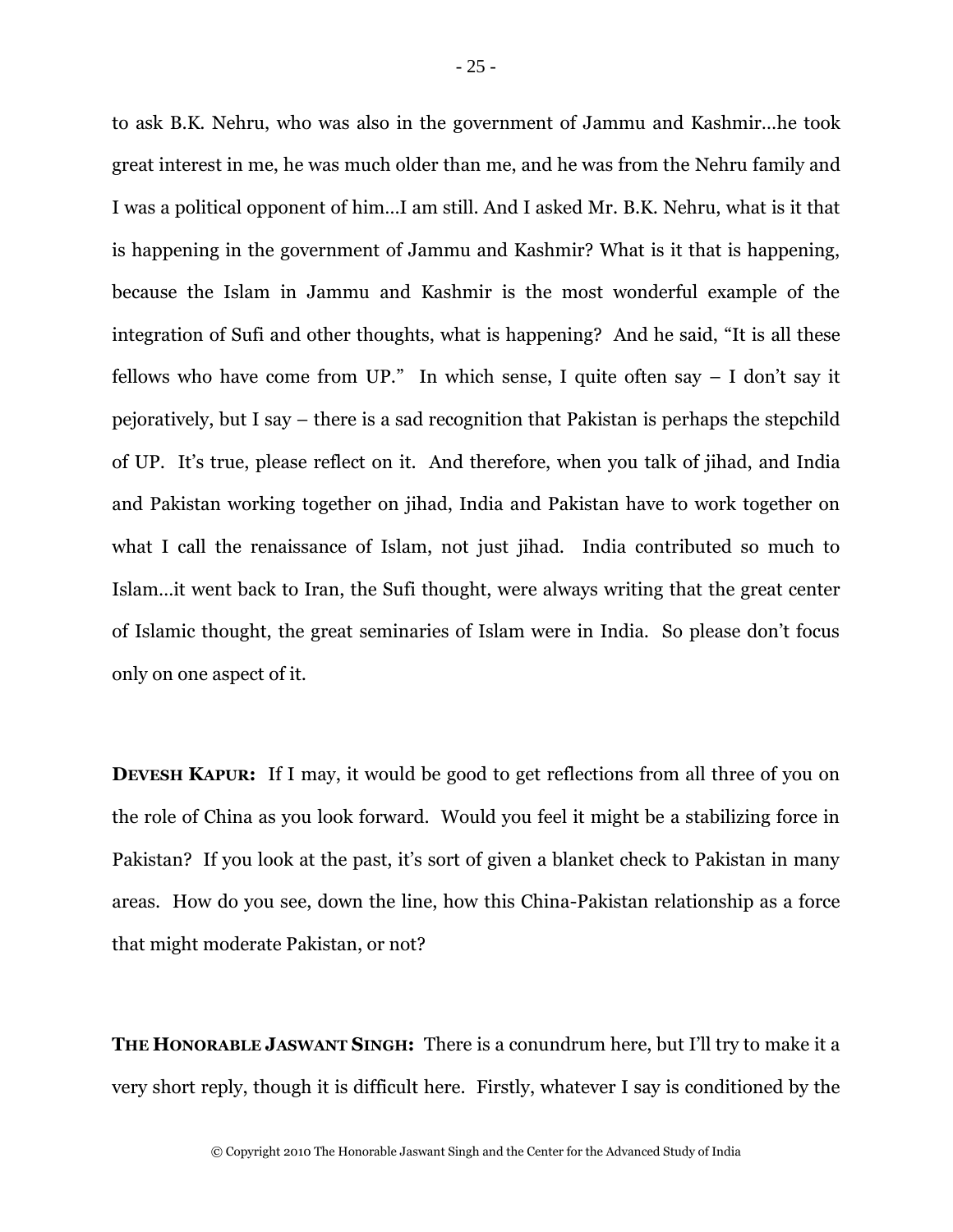fact that, in 1962, I was a soldier and I was in the northeast of India. So, secondly, I work on the basis that People's Republic of China, culturally and civilizationally, works on the basis of somehow getting the adversity to be psychologically subservient, which is what they are trying to do now with the United States. Thirdly, an inherent question of real politics: why should People's Republic of China, in any sense, make life easy for India? And it is a very cost-effective option that they have, which is to encircle India and keep a gate. It is so cost-effective for People's Republic that, at virtually no cost to itself, it keeps India tied down. Why should it change its policy?

**DEVESH KAPUR:** Francine, do you have any thoughts?

**FRANCINE FRANKEL:** I of course agree exactly with what Jaswant Singh has just said. I think that the Chinese-Pakistan connection is, again, a very dangerous development for India, and China has been more vociferous about its continuing arms and other assistance to Pakistan in recent months. It has also been much more unrestrained in making claims in the northeast. So, I would think that if you have China present in Pakistan and extending its influence – in Balujistan, in particular, there are reports even of intelligence infiltration into Balujistan – and so China, now, is present on both sides of India and virtually in Pakistan's territory and in India's territory. I just recently saw an article in the Indian press saying that the Indian government doesn't know how much territory the Chinese have taken in the northeast. So, to me that's extremely serious, but I presume it is very serious from the point of view of India's defense forces, because, this year, there has been a new defense strategy which anticipates the need to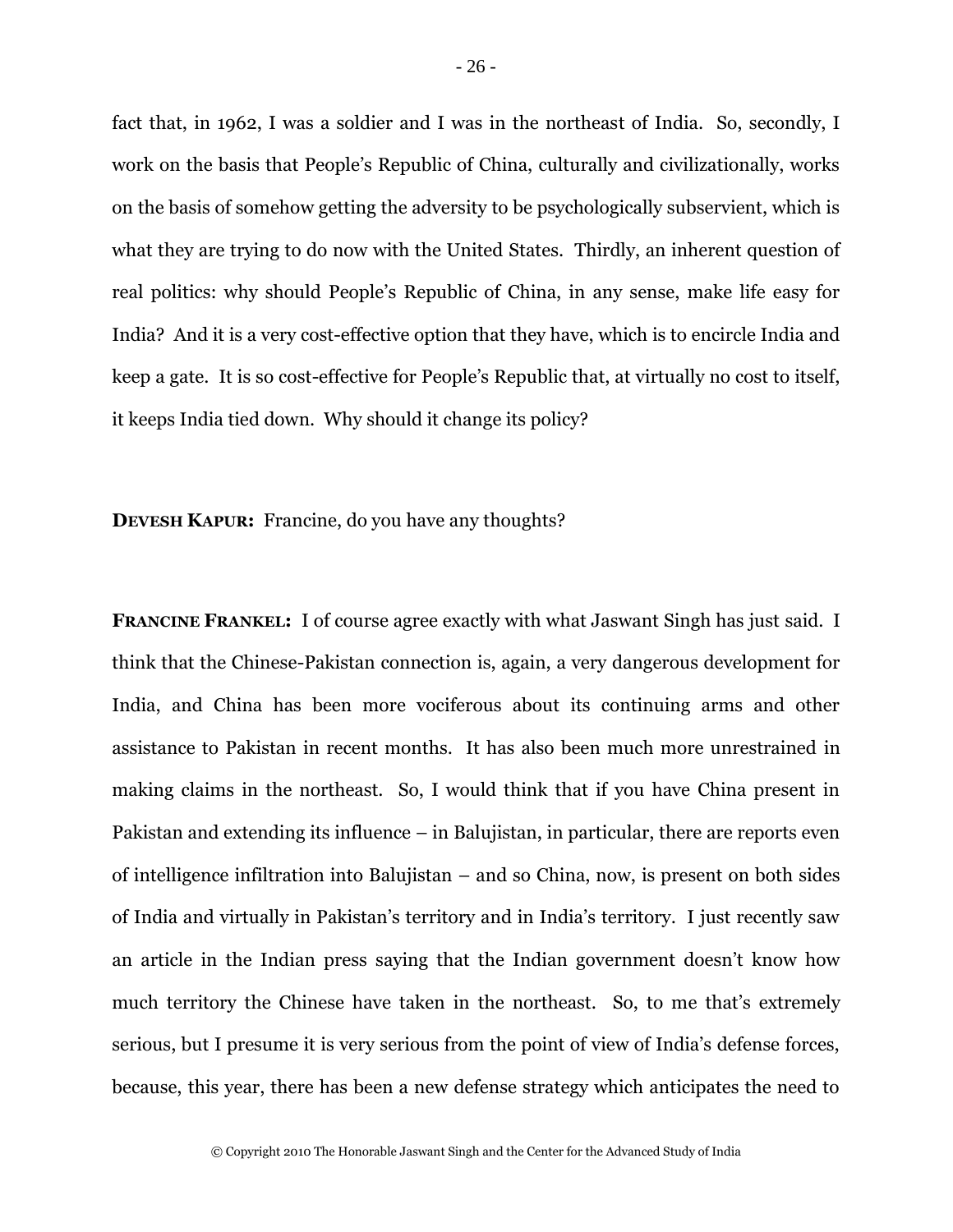plan for a two front war, and this is the first time, I believe, since 1971 that this is considered a contingency which needs to be anticipated. So no, I don't think China is a force for any kind of stabilization in the region.

**DEVESH KAPUR:** Bruce, any thoughts?

**BRUCE RIEDEL:** Well, I think I'm in the same place, but I would just like to use a great historical example. The Nixon administration thought that it could use Pakistan to open the door to China, which in the end it did. But ironically, the reverse that came from China to Pakistan was the nuclear design for Pakistan's nuclear weapons. So the unintended consequences of policies that you think are going one way, in this case were quite disastrous in the long run.

**QUESTION:** In June 2002, the United States Embassy and the British High Commission and other embassies evacuated their non-essential personnel and dependents from New Delhi. I was actually one of the people who was evacuated at that time, and I always wondered whether that had an effect upon your administration, in terms of…the idea, I think, was to embarrass the Indian administration to reduce the rhetoric in terms of what was always called "nuclear saber rattling," at that time. And I just, I wondered, from your perspective, whether that actually had an influence in your policies.

**THE HONORABLE JASWANT SINGH:** The advisories that were issued that year by both the United States of America and, following the U.S. example, by the U.K. were really unnecessary, because, if you only happened to walk on what is called Rajpath, in the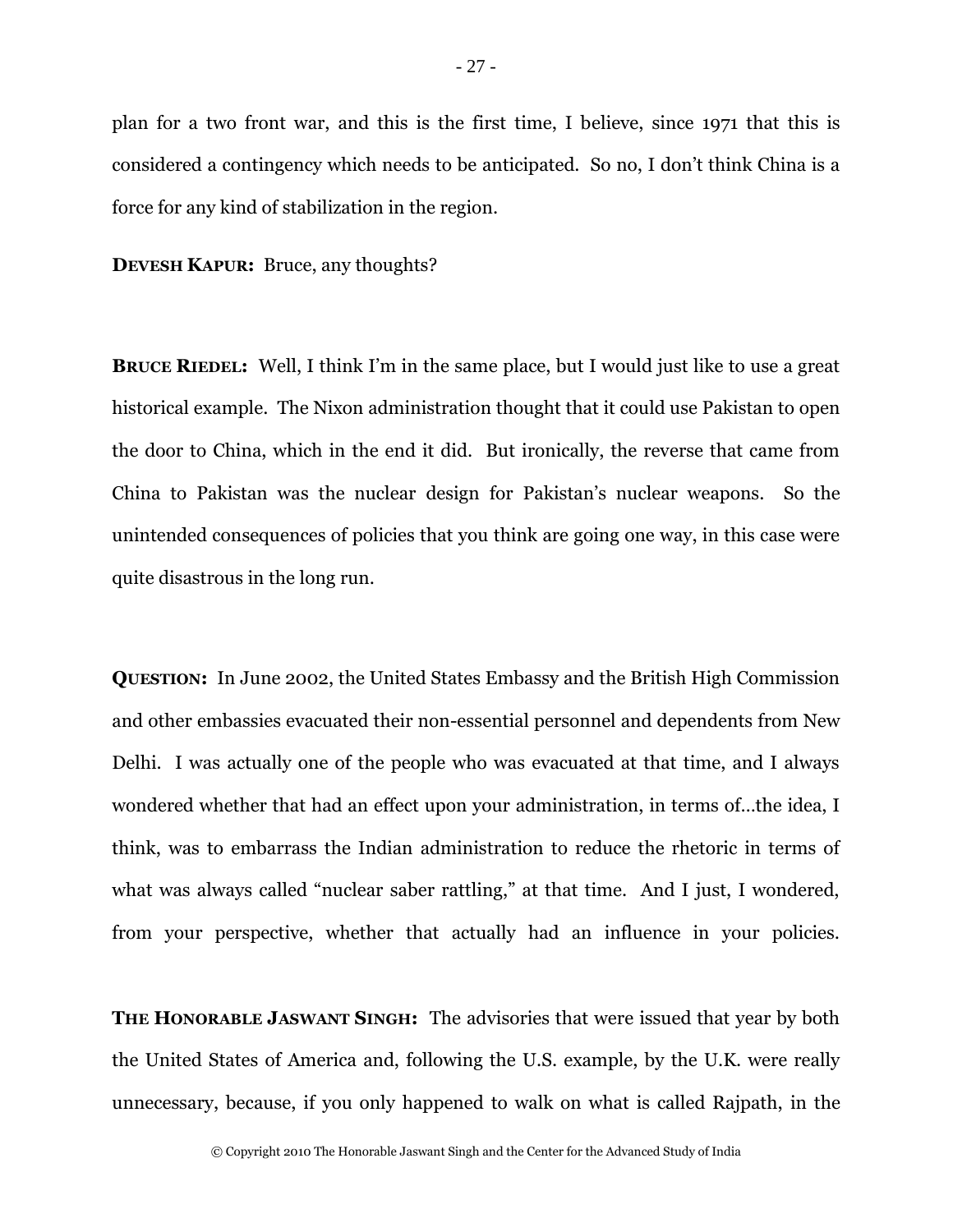evenings, you would have found that ice cream vendors were selling ice cream, children were playing, there was the usual chaos of Delhi, there was no more hysteria over the question of a nuclear war. So whether it was a signal to India, or it was a signal to Pakistan, is one of those questions to which, after a bit, I stopped trying to find an answer.

**QUESTION:** I actually have a question for Professor Frankel. You are also an expert in political economy, so, would the economic sphere – you know, we are supposed to be the global leader of production, consumption, etc. – would that be a saving force for all of us? I'm sure all of us want to go back without being *too* scared, perhaps. But, seriously, would the economic sphere, you know, play a role in geopolitics, and would that be a stabilizing force in some sense?

**FRANCINE FRANKEL:** If you're talking about India's high rate of growth, I presume? Certainly that has made India into an attractive place for investment. At the same time – and I always apologize because I do tend to look at negatives as well as positives – I'm just writing a paper right now on the impact of concentrating on getting the growth rates up in a society that is very unequal, because what tends to happen is the inequalities increase, and this has occurred in India and it has occurred along with a rise in political violence. Unless the government can handle that, and they're really talking about it in terms of the way we talk about Kandahar or another part of Afghanistan, that there are areas that are no-go areas in India for the government, that they can't do development. So, if someone prescient reads that India is going to be chaotic, it's not going to be a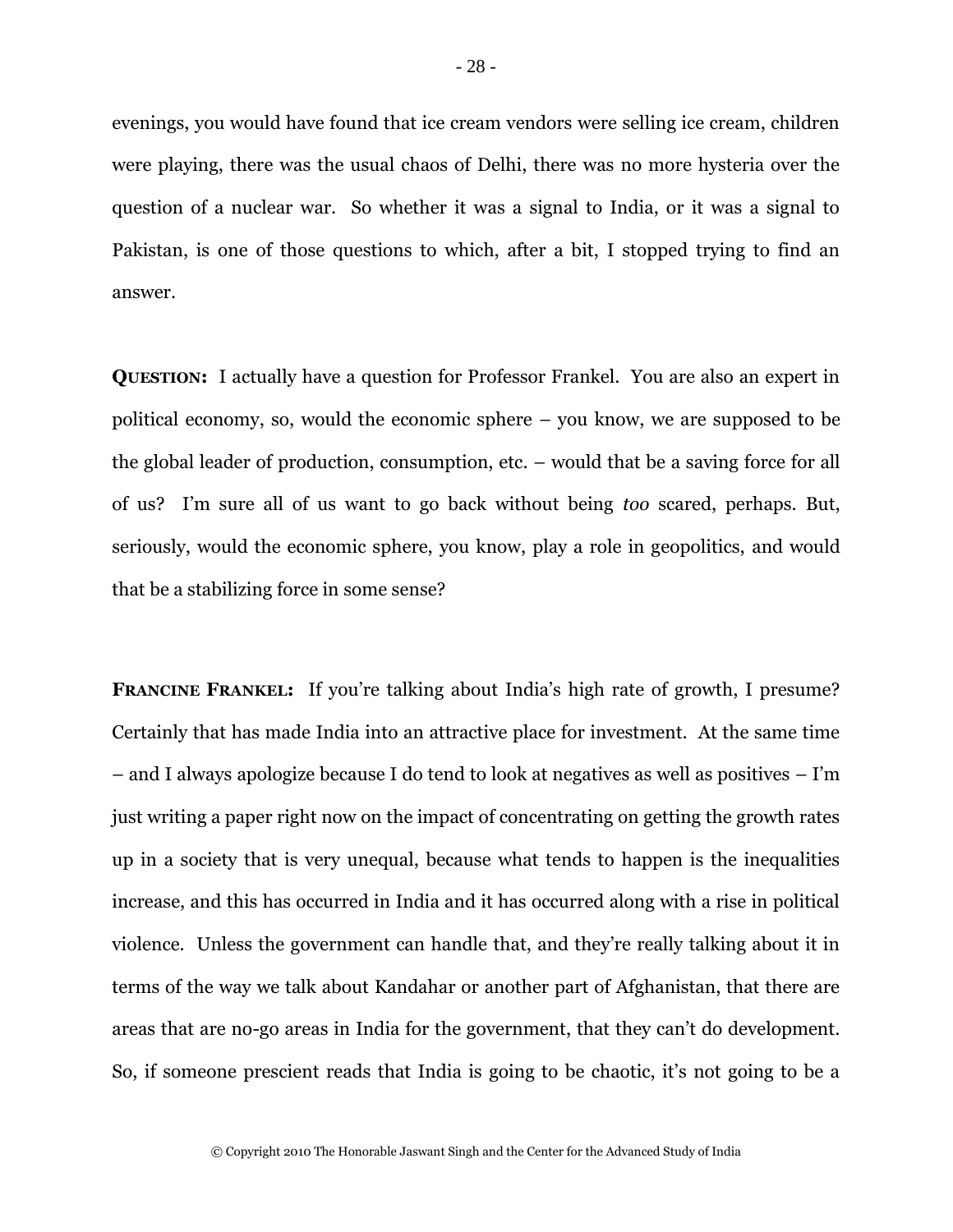good place to have investments, then you have to say it's too soon to conclude that simply getting the growth rates up, or even the ability to get the growth rates up, if you have enough disruption, is taken for granted.

**THE HONORABLE JASWANT SINGH:** Devesh very kindly asked me to a class yesterday, which he was teaching, and I shared because I was, for some strange reason, made the Finance Minister of my country, which I was for a certain number of years, and I won't go into a full account of that, just two things: It's literally across the road that I had to walk, from south block to what is called north block, there was a posse of press men there waiting to ask me what my policy was. I had not thought of any policy, so I said my policy was quite clear, I want to put more money in the housewife's purse and more food in the poor man's belly. And the second thing I said was, stop worshipping GDP. People cannot eat GDP; concentrate on "gross national contentment." And I was very happy when His Majesty the King of Bhutan, with whom I had very good relations, subsequently made that the policy of his country. Also, I was very touched that President Sarkozy recently appointed a commission, with Amartya Sen and Stieglitz, to work out as to how to spread greater contentment, rather than greater production.

**QUESTION:** Mr. Singh, you just mentioned a few minutes ago that China is very interested in tying India down. Could you be a bit more specific? In what way is India being tied down, and what do you envision India's greater role in the world to be? Do we want to become a Britain of Asia, or do we want to be a country that is more independent and is more local in what it does?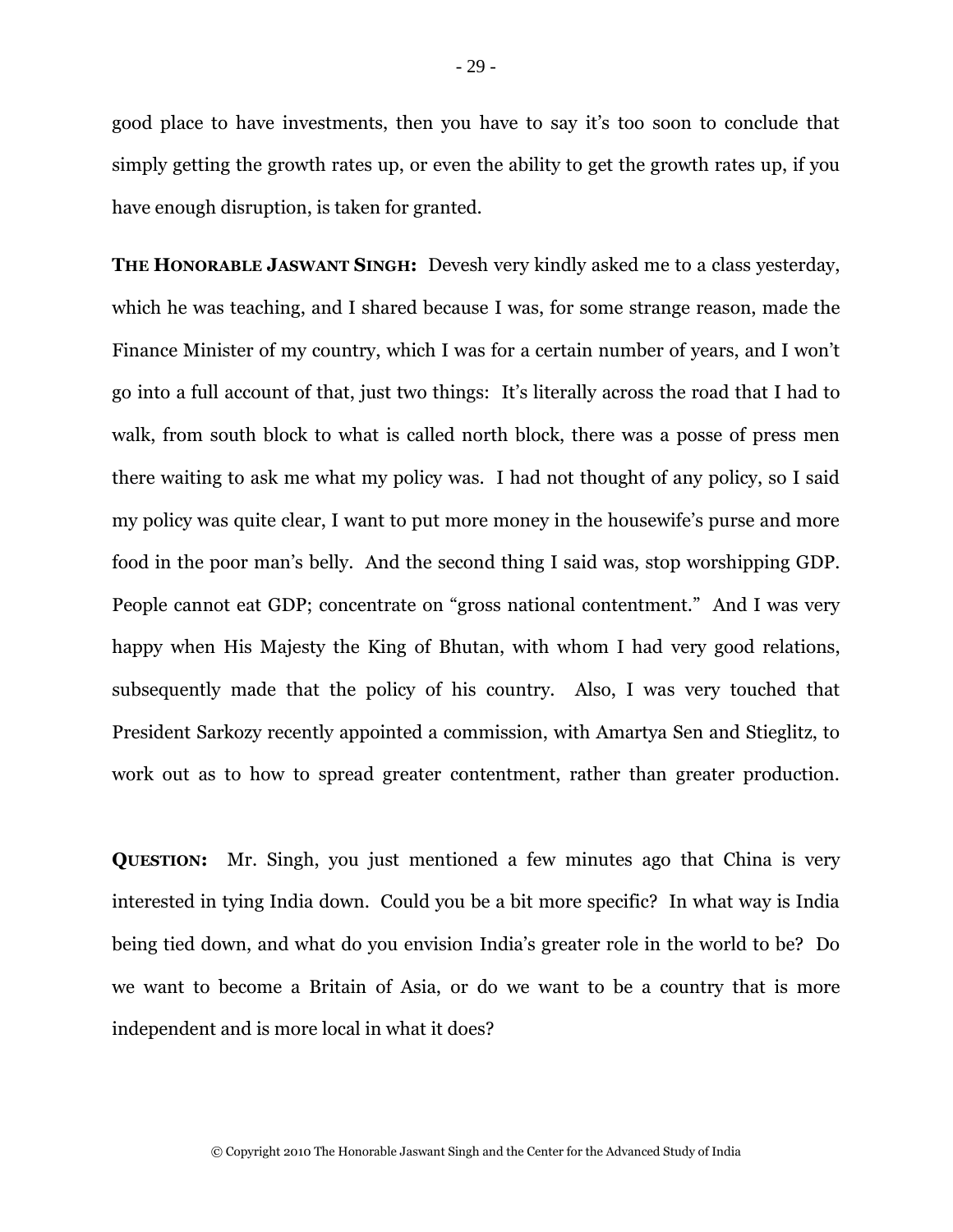**THE HONORABLE JASWANT SINGH:** No, India would have to be India, not Great Britain, and how it has to counter the encirclement of India…the first freedom. The first has to be the breaking away of the psychological, because I believe that, not so much the military or the Ministry of Defense now, but the Ministry of External Affairs of India continues to be intimidated by having to deal with People's Republic of China as equals. That is a reality; I speak from personal experience. Like Bruce very kindly spoke, when I started my very first conversation with Strobe (in his wonderful office so relative of undergraduate disorder) I told him that, look, I'm there for finding the way to good relations between India and the United States of America. We have a saying in Pakistan, that if you do not wish to go to the village, don't ask the way to it. I do want to go to that village, it's got good relations, do you, Strobe, want to go to that village? And he said, "Yes, I want to go to that village."

I was talking in similar terms with my counterpart, a very able foreign officer of People's Republic. And as is the habit of a number of foreign officers, he banged the table, he displayed great anger, and then he said, "You broke this chain and now you must reestablish it." And I had to tell him that for it to be done, "I can't clap with one hand, you have to clap with me, and if you clap with me, we will establish good relations." That's what India has to do, not as a subservient, but as an equal to People's Republic, as equal countries.

**QUESTION:** Hi, good evening everybody. My question is that the U.S. has always been aware of the ground situation in Pakistan, military, civil, and everything. Why do we still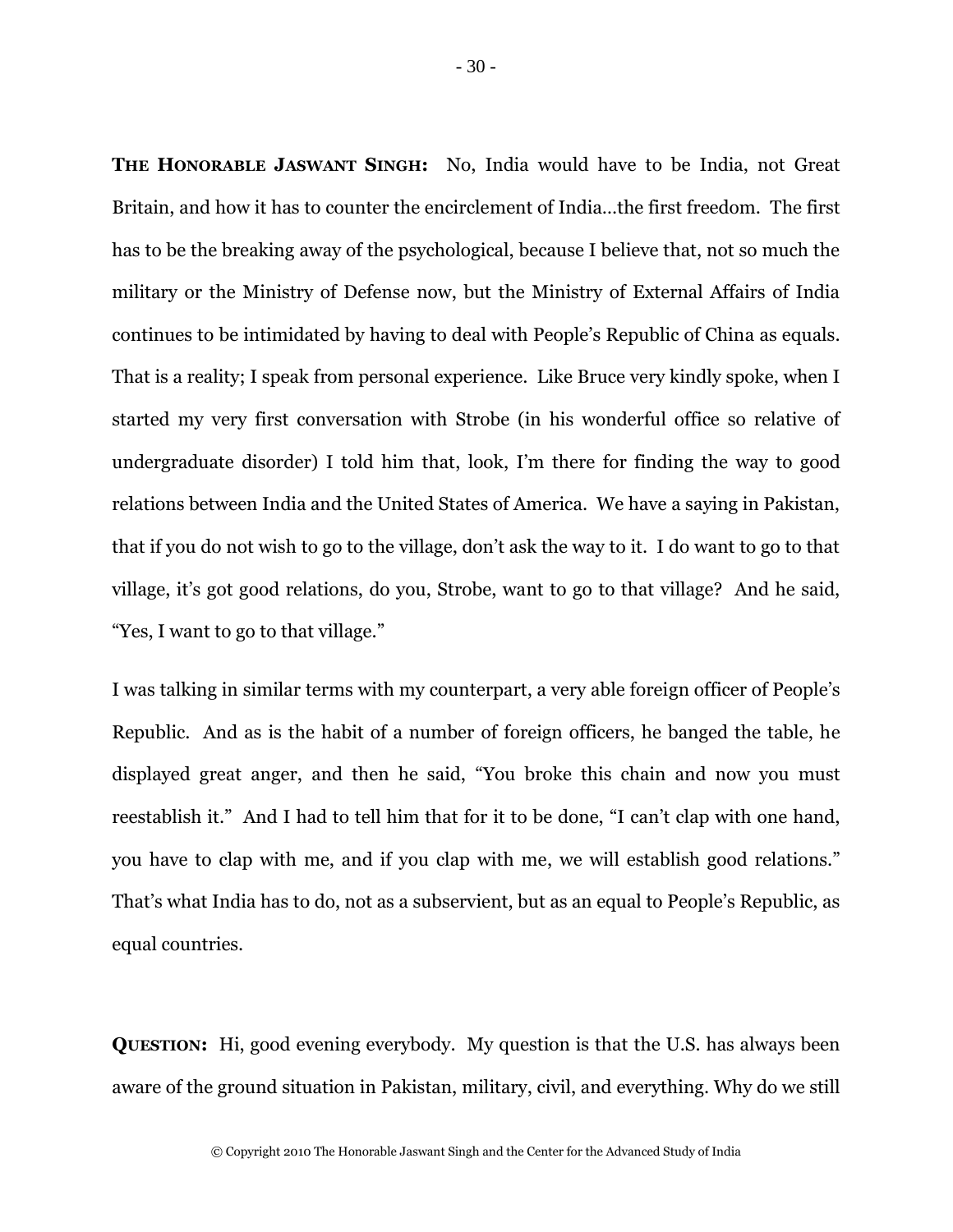have so many weapons and defense teams between U.S. and Pakistan. Isn't that creating a situation of turmoil in that region? Because what I remember from what I Googled, is that there was a deal of submarines and aircrafts between the U.S. and Pakistan. If that was to fight with the militants and terrorists, submarines are not required, because they are in Pakistan and Afghanistan – these are land-locked countries. Why do we need submarines? Can you please answer this question?

**BRUCE RIEDEL:** I'm not aware of an American submarine deal with Pakistan, I believe that's a French deal. I'd check your Google again. You said "Americans have always been aware," I wish that was the case. I think that we lived – I talked about denial before – I think there's been a long period of denial about the realities of the situation in Pakistan in Washington. George Bush famously said that he liked to look in people's eyes and he could read their intentions. Well, I think when he looked in Musharraf's eyes he must have had some kind of tinted lenses on, because we got taken for quite a ride for a long time.

But let me answer the question very seriously, because it's a very serious question and a very difficult question. I'll give a concrete example. When the Pakistani army decided, reluctantly and against all of its instincts, to go into the Swat valley this past summer and take on part of the militancy, it began using F16s to bomb their camps, because they don't have effective attack helicopters. It was the only weapon system they felt they had. Their pilots were given pictures of the targets, literally, and pasted them on the dashboard (there's a nicer word for dashboard, but I can't think of it right now), and that was supposed to be how they were supposed to find the target. That is not twenty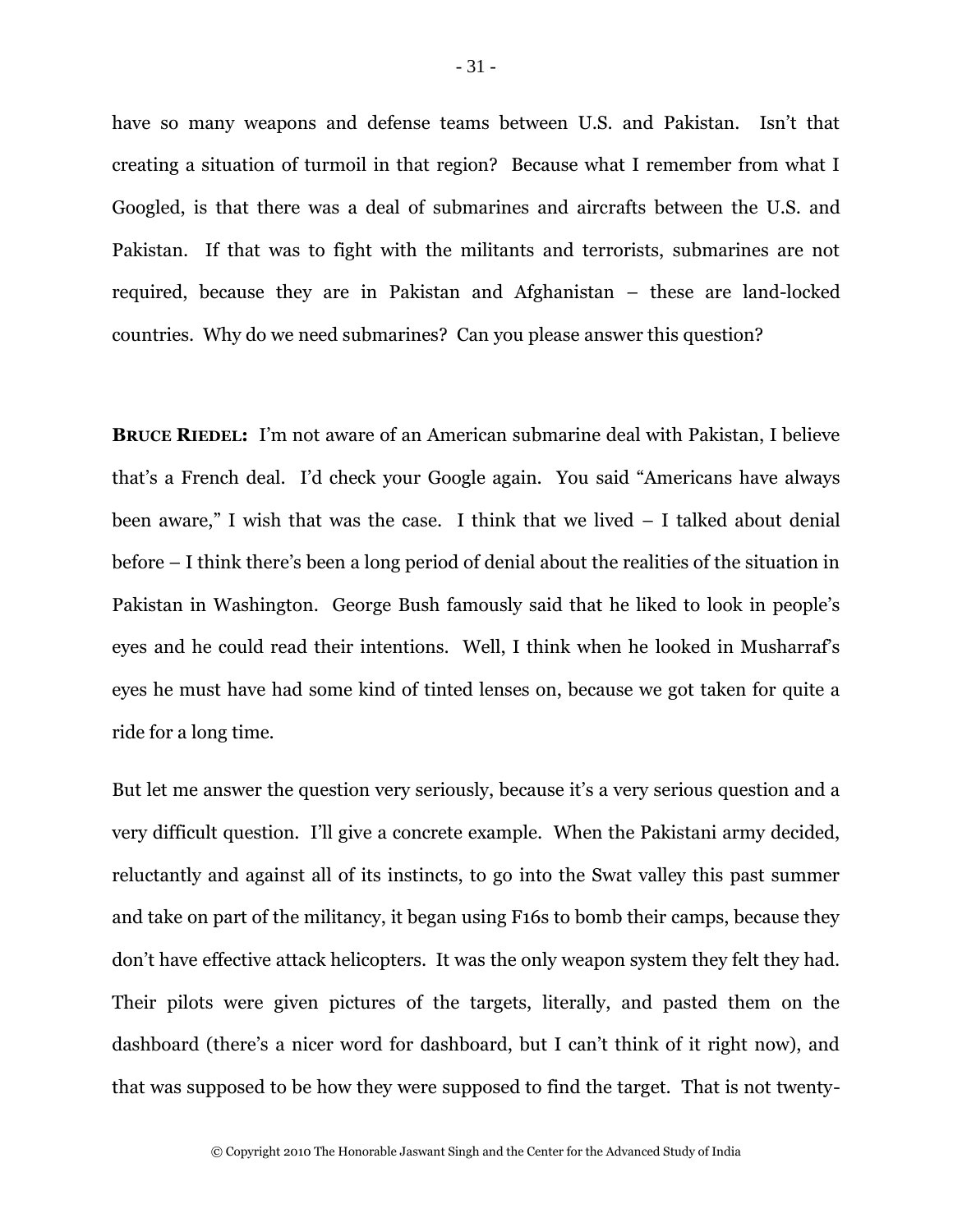first century air-power. They came to the United States after that and said, we would like to get advanced imaging systems to put on our F16s, we're going to go into South Waziristan now, and we want to be able to more effectively use our systems. Well, here's the dilemma: the same electrical optical imaging system you put on an F16 to bomb a terrorist target in South Waziristan will be extremely useful in delivering a nuclear weapon. But that's the real decision you have to make. What are you going to do? Are you going to say, "Yes, we want you to take on the militants, but we want you to do it by pasting their pictures on the cockpit dashboard," or do you want to say, "Yes, we want you to do it and we're going to give you equipment to deal with it." And there's no way you can give them the equipment and say, you know, "If you fly out of your own borders, somehow it will magically go away." That's Jack Ryan novels, it's not the real world.

**DEVESH KAPUR:** So we have one last question here, because we're running out of time.

**QUESTION:** So my question is for Mr. Singh: If there are specific aspects of India's current foreign policy vis-à-vis Pakistan that you had the option of changing, what would they be?

**THE HONORABLE JASWANT SINGH:** I think if there could be a short and simple answer, first, please realize that Indo-Pak relations are extremely sensitive. They are nervous and are given to frequent fracture. Therefore, have patience. Keep mending fractures as they take place. Secondly, don't let the street drive policy; display the leadership that is needed. I shared an Arabic saying with Professor Kapur's class